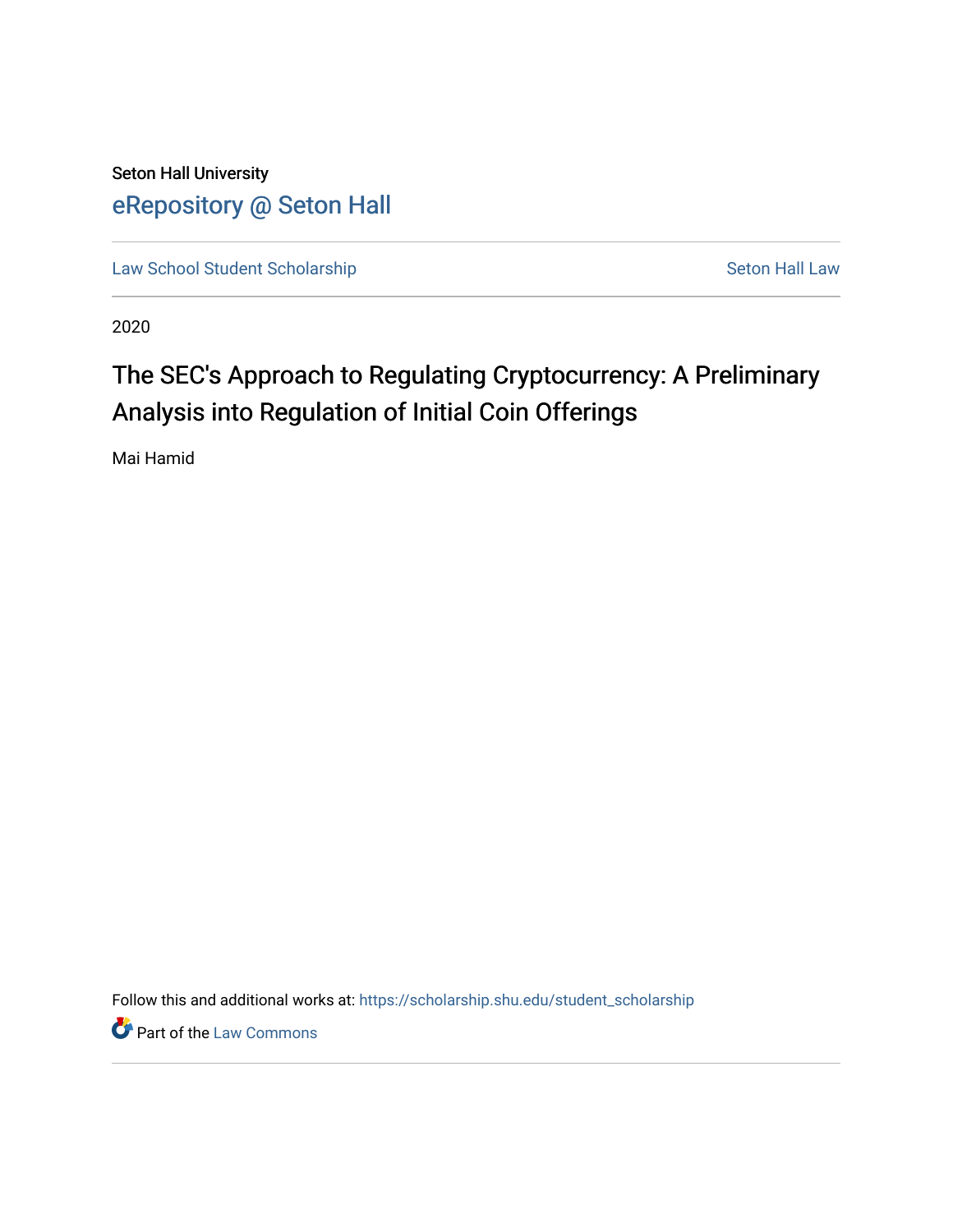Mai Hamid April 26, 2019 Legislative Journal Final Draft

# **THE SEC's APPROACH TO REGULATING CRYPTOCURRENCY: A PRELIMINARY ANALYSIS INTO REGULATION OF INITIAL COIN OFFERINGS**

# **INTRODUCTION: 'Online Money'**

The financial world has evolved from the age of Tulip Mania's<sup>1</sup> trading colorful Tulips as valued commodities to a truly modern age: one that is filled with ApplePay on mobile devices and investments in Bitcoins vis-à-vis Initial Coin Offerings ("ICOs"). Bitcoin in particular poses particular new challenges, deriving largely from our difficulties in understanding and classifying of such virtual currency. The leading reason to regulate cryptocurrency is to protect United States consumers against fraud and deception,<sup>2</sup> as consumers buying into ICOs are at many times unaware of how it operates and can often end up losing life savings.<sup>3</sup> And "[s]ince virtually all cryptocurrency transactions are not reversible and cryptocurrency accounts are pseudonymous<sup>4</sup>, a user who is the victim of theft has virtually no recourse."<sup>5</sup> Thus investors have no proper legal channels to protect themselves when theft occurs. 6

<sup>1</sup> *See* Chas Craig, *Capital Perspectives: History lesson Tulip Mania*, THE JOURNAL RECORD (2018).

<sup>2</sup> *See Coinlab Inc. v. Mt Gox KK*, 513 B.R. 576 (W.D. Wash. 2014) (although cryptocurrency exchanges are harder to hack than other traditional methods, a cryptocurrency transaction is nonetheless vulnerable to hackers. Prime example is the case of *Coinlab v. Mt Gox*, a hack of 850,000 Bitcoins, worth \$473 million which had been stolen out of Mt. Gox's digital wallet without further trace. Similarly, a South Korean Bitcoin Exchange went out of business after declaring bankruptcy resulting from a major hack of its coins).

<sup>3</sup> *See United States v. Zaslavskiy,* No. 17CR647(RJD) (E.D.N.Y. Sep. 11, 2018).

<sup>4</sup>*See* Danny Bradbury, *How Anonymous is Bitcoin?*, COINDESK (June 7, 2013, 10:04 AM), http://www. coindesk.com/how-anonymous-is-bitcoin/ ("[b]itcoin addresses do not contain any personally identifiable information, but a log of all transactions is available to the public. Using deanonymization techniques, however, it may be possible to discover the identity of a person with publicly available data.)

<sup>5</sup> *See* 4-3 *Pratt's Privacy and Cybersecurity Law Report* 02, 1 (2018).

<sup>6</sup> *See Investor Bulletin: Initial Coin Offerings*, SEC INVESTOR ALERTS AND BULLETINS, (Jul. 25, 2017), https://www.sec.gov/oiea/investor-alerts-and-bulletins/ib\_coinofferings **(**The SEC's warnings about "investing in an ICO [which] may limit your recovery in the event of fraud or theft. While you may have rights under the federal securities laws, your ability to recover may be significantly limited.")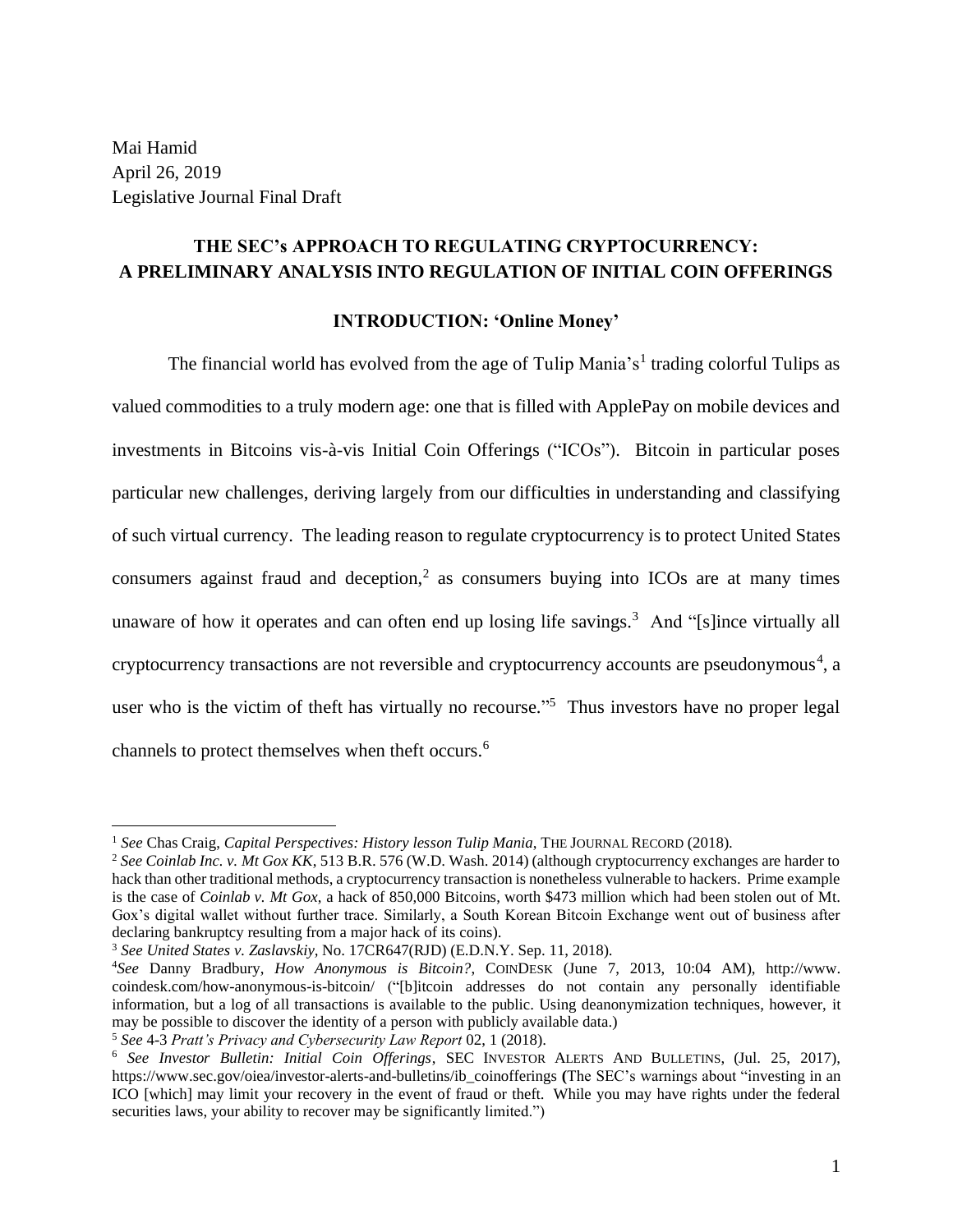As of 2018, many attempts to regulate cryptocurrency have failed, reflecting haphazard attempts at pigeonholing cryptocurrencies into one or two categories while attempting to apply current laws meant for traditional players to a non-traditional space.<sup>7</sup> Regulators in various government agencies like the Commodities Futures and Trading Commission<sup>8</sup> ("CFTC"), the Internal Revenue Service<sup>9</sup> ("IRS"), and most notably the Securities and Exchange Commission<sup>10</sup> ("SEC") have recently established frameworks to deal with cryptocurrency and ICOs. In practice, the several forms of regulations proved to be inadequate and both over- and under-inclusive in relation to the special sorts of problems to which cryptocurrencies give rise (i.e. lack of investors' knowledge, and legal discrepancies in treatment of ICOs).

Whether they involve colorful Tulips, gold or silver, paper money or Bitcoins, Whether it involves colorful tulips, gold or silver, paper money, or Bitcoins, sound regulation of financial markets must always orient itself towards two fundamental questions. One, is the SEC's current approach to regulating ICOs as securities appropriate? And two, are there alternative means of regulation that would as severely hinder the marketplace of advances enabled by this crowdfunding method? This Note provides a preliminary analysis of the manner in which the SEC regulates ICOs, then offers an alternative approach to regulating these cryptocurrencies. Specifically, this Note proposes creating a compromise between the polar extremes of treating cryptocurrencies as sui generis entities on the one hand and relying on status quo regulatory regimes on the other. While this Note supports the SEC's classification of certain cryptocurrencies—based on the nature of their use— as 'securities,' it instead suggests an alternative method that calls for the creation of

7 *Id.*

<sup>8</sup> *See* Joseph D. Moran, *The Impact of Regulatory Measures Imposed on Initial Coin Offerings in the United States Market Economy*, 26 Cath. U. J. L. & Tech (2018).\*\*

<sup>9</sup> *Id.*

<sup>10</sup> *See* Nikolei M. Kaplanov, *Nerdy Money: Bitcoin, the Private Digital Currency, and the Case Against its Regulation*, 25 LOY. CONSUMER L. REV. 111, 117 (2012).\*\*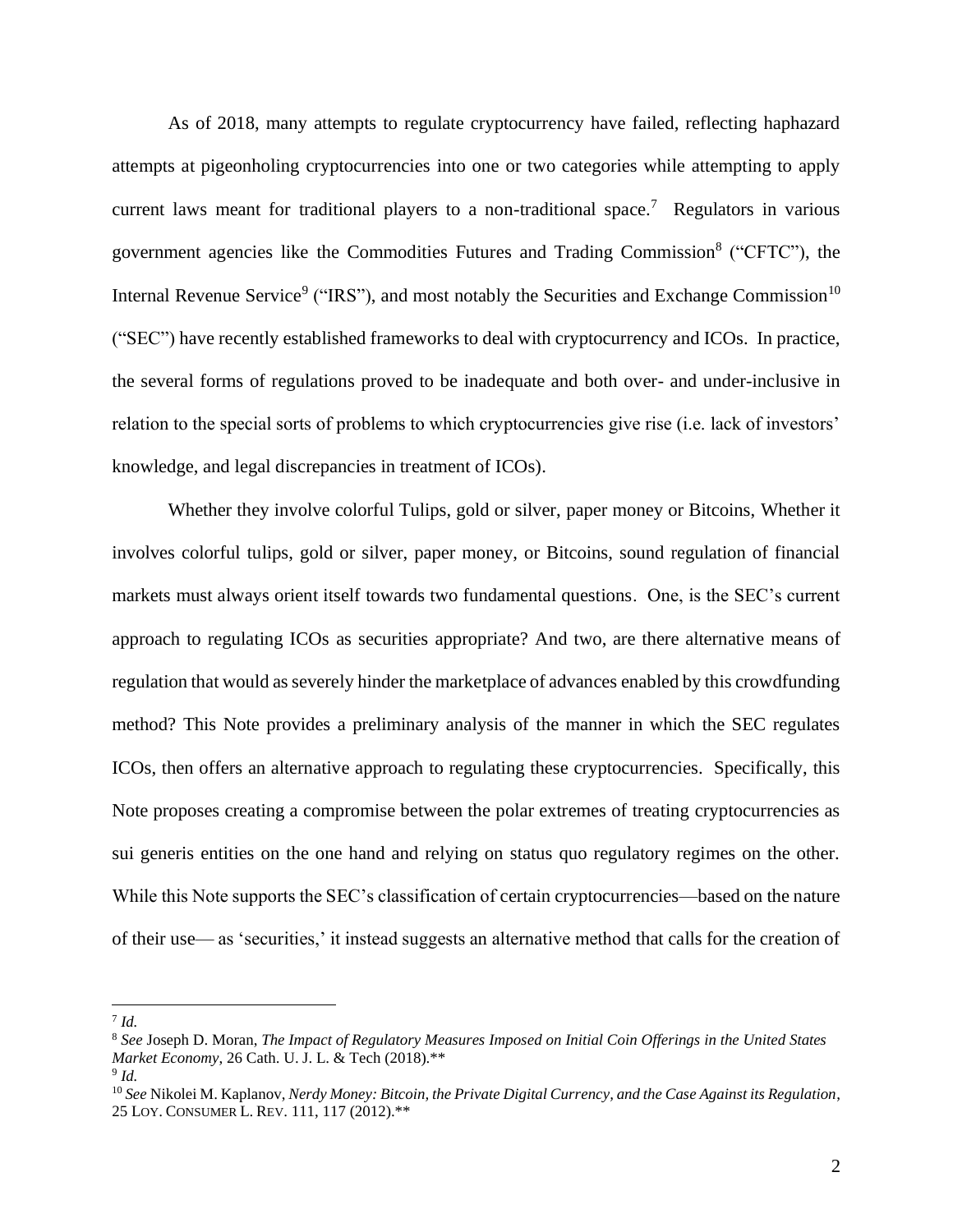measures to educate the investor or consumer while allowing for compliance with the law. It also calls for the centralization of regulatory responsibility within one single agency, the SEC.

Part I of this Note provides a background overview of the cryptocurrency market, focusing, in particular, on the growth and adoption of ICOs into our financial markets. Part II explains current ICO regulation measures taken by the SEC. Part III then analyzes the propriety of the SEC's authority in regulating ICOs, both as a legal matter and as a policy matter. Part IV argues for an alternative approach in regulating ICOs that resemble 'securities' but still retains much of the appealing characteristics inherent within cryptocurrencies. The approach is designed to build onto the basic framework created by the SEC's use of the *Howey test* in regulating cryptocurrency, specifically, ICOs. Lastly, Part V concludes the preliminary analysis. This Note will not proscribe a formulaic set of rules for regulating ICOs; rather, it merely aims to provide a foundation for regulators to tackle current financial concerns associated with ICOs while avoiding undue legal confusion or the detrimental hindering of useful financial innovation.

#### **PART I: Background**

#### *A. What are cryptocurrencies?*

To understand 'Cryptocurrency,' we must grasp the basic idea of 'Virtual Currencies' and 'Digital Currencies.'<sup>11</sup> Virtual currency exists only online but it may also represent physical hard currency; it is "any currency that is not printed on paper or stamped into metal."<sup>12</sup> Digital currency is a type of virtual currency that explicitly exists in the digital space, "meaning that it maps to some digital storage, likely a hard drive somewhere."<sup>13</sup> Cryptocurrency is a mix of digital and virtual

<sup>11</sup> *Id.*

<sup>12</sup> *See* Matt Bernier, *What is the difference between a cryptocurrency, a digital currency, and a virtual currency?*, QUORA. BLOG (Aug. 1, 2014), https://www.quora.com/What-is-the-difference-between-a-cryptocurrency-a-digitalcurrency-and-a-virtual-currency. (last visited Nov. 15, 2018). <sup>13</sup> *Id.*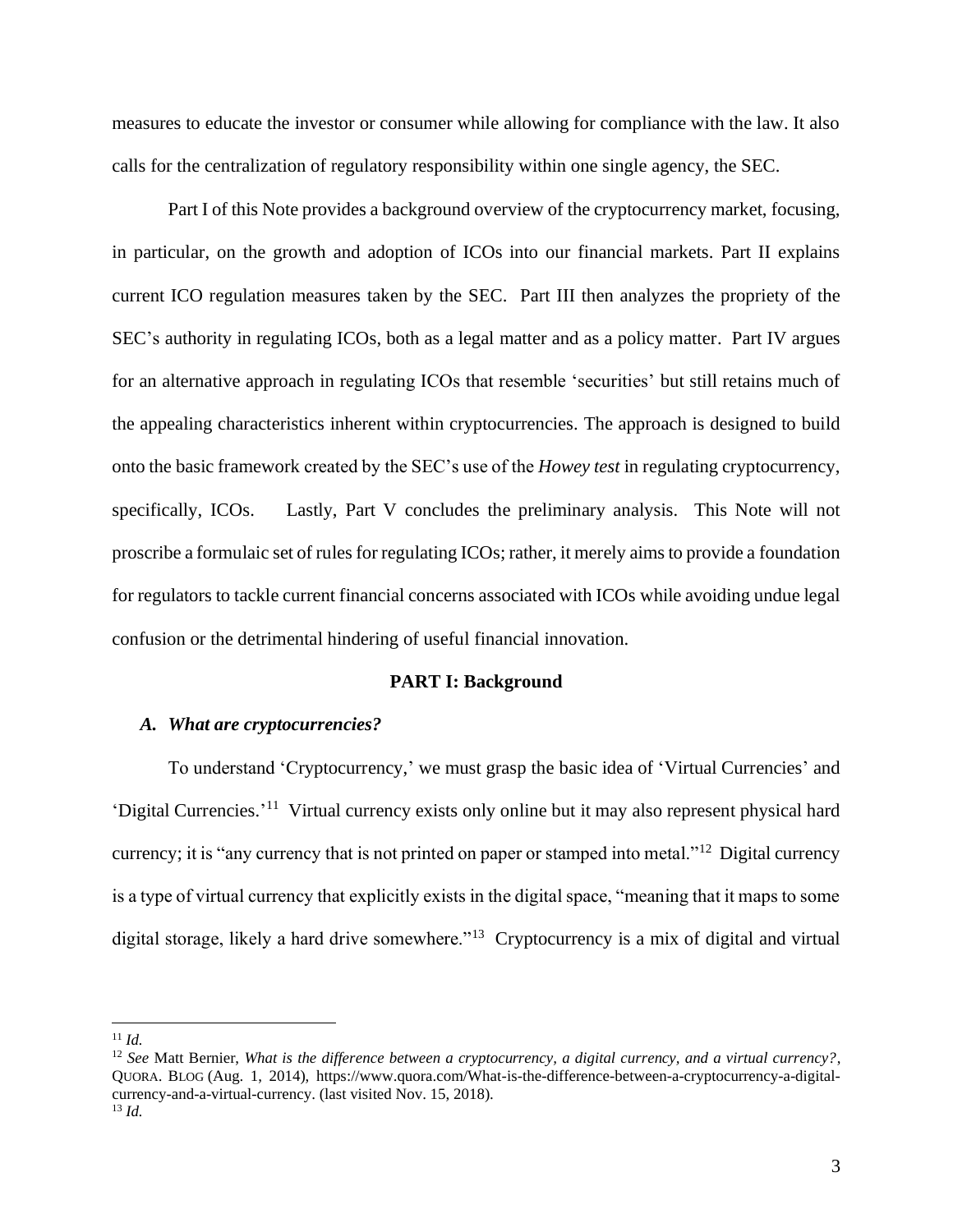currency, which uses a cryptographic algorithm<sup>14</sup>—essentially a public key encryption<sup>15</sup> through a technology called the 'blockchain.'<sup>16</sup> The blockchain is a record of online transactions placed on an online accounting ledger that is then copied and distributed publicly around the world and is constantly being updated as users share and synchronize in the digital database.<sup>17</sup> The ledger is not controlled by a single central party, but rather by a peer-to-peer network.<sup>18</sup> This requires the entire network of participants to update their online ledgers by making and verifying new additions (transactions) to the blockchain.<sup>19</sup>

Accurate updating of the distributed ledger comes from users verifying the transactions by solving a cryptographic algorithm in the process of *mining coins*. 20 The mining process involves using computer hardware and electricity to solve mathematical problems; whoever solves a given problem first has *mined* fractions of a *coin*, which equates to a currency with value or an asset at least.<sup>21</sup> For instance, if *A* transacts with *B*, the details of the transaction are encrypted into the peerto-peer network using the blockchain technology, where miners rush to solve the mathematical problem and properly verify the transaction on the public ledger. Once verified, a record of the block is added to the chain, and the miner is rewarded with a coin. Mining coins is not the only manner to transact using the blockchain technology because once the set number of coins are all

Available at: https://lawecommons.luc.edu/cgi/viewcontent.cgi?article=1920&context=lclr

Available at: https://lawecommons.luc.edu/cgi/viewcontent.cgi?article=1920&context=lclr <sup>21</sup> *Id.*

<sup>&</sup>lt;sup>14</sup> *Id.* Cryptographic algorithm is an encryption technique that essentially solves a mathematical problem.

<sup>&</sup>lt;sup>15</sup> *Id.* (A public key encryption produces two mathematically-related keys, a private key that only the holder of the account accesses "—somewhat like a private password or pin—" and a public key disturbed to the public.)

<sup>16</sup> *See* Michelle Ann Gitlitz, Grant Buerstetta, and Gregory Cronin Note, *Potential Pitfalls of the BitLicense*, 152 NY. L.J. 259 (May 21, 2018).

<sup>17</sup> *Id.*

<sup>18</sup> *See* Satoshi Nakamoto, *Bitcoin: A Peer-to-Peer Electronic Cash System* (Oct. 31, 2008), available at https://bitcoin.org/bitcoin.pdf; *see also* Nikolei M. Kaplanov, *Nerdy Money: Bitcoin, the Private Digital Currency, and the Case Against its Regulation*, 25 LOY. CONSUMER L. REV. 111 (2012).

<sup>19</sup> *See* Joseph D. Moran, *The Impact of Regulatory Measures Imposed on Initial Coin Offerings in the United States Market Economy*, 26 Cath. U. J. L. & Tech (2018).

<sup>20</sup> *See* Nikolei M. Kaplanov, *Nerdy Money: Bitcoin, the Private Digital Currency, and the Case Against its Regulation*, 25 LOY. CONSUMER L. REV. 111, 117 (2012).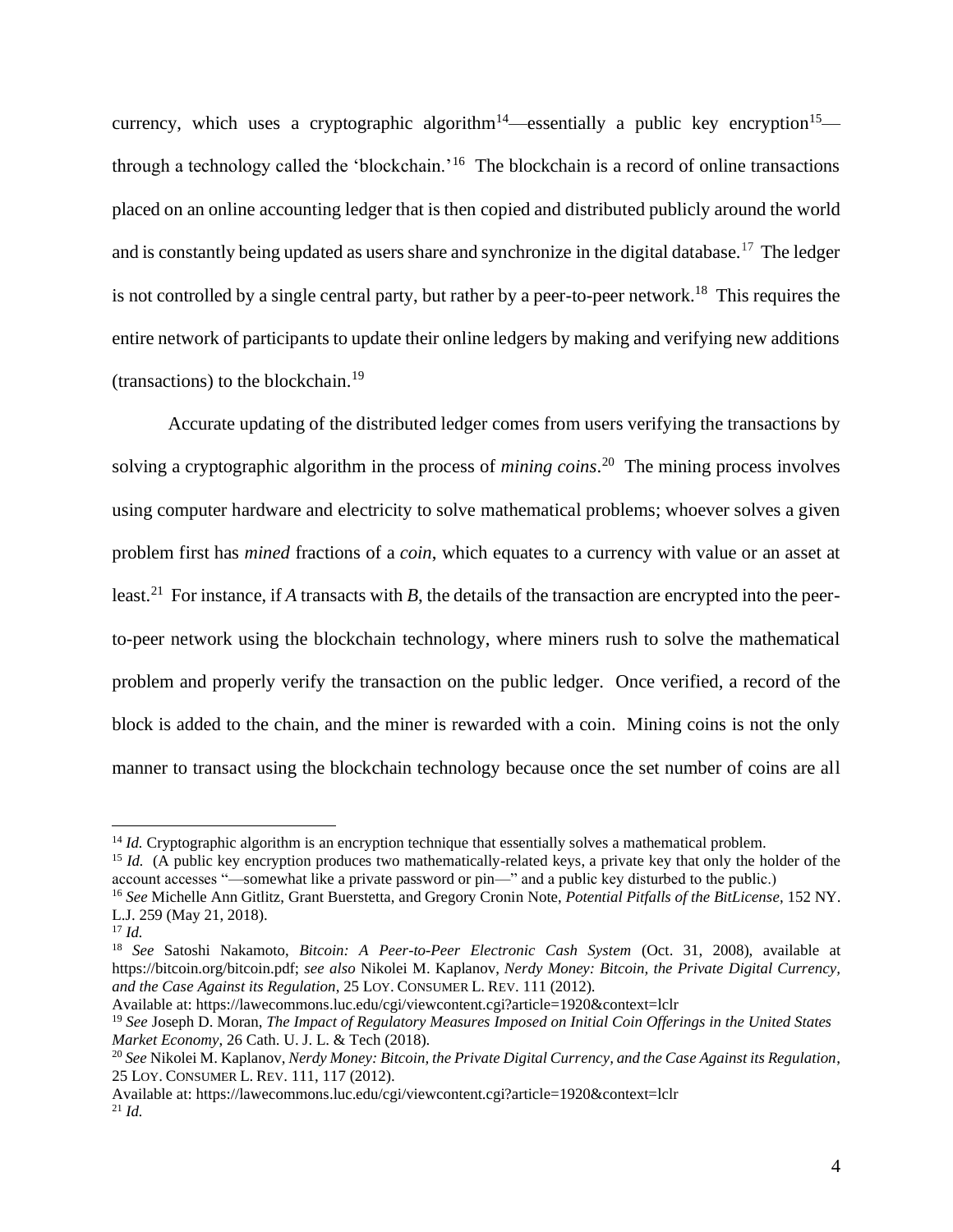mined, transactions using that particular currency move from mining transactions to exchanges. Thus, when *A* and *B* are not transacting with one another for the purpose of mining coins, they can simply exchange, buy, or sell goods and services using these mined coins.<sup>22</sup>

The first cryptocurrency, Bitcoin, was published for exchange of electronic cash in 2008 by the infamous Satoshi Nakamoto<sup>23</sup> and released in January of  $2009$ <sup>24</sup> Although thousands of cryptocurrencies exist today, "Bitcoin is by far the most widely used, with a market capitalization of over \$70 billion,"<sup>25</sup> having grown by a staggering 1300%.<sup>26</sup> Nakamoto's vision for Bitcoin introduced a key characteristic of cryptocurrency, its ability to use the encryption technique to facilitate secured transactions while remaining decentralized and free from any central bank ties.<sup>27</sup> That decentralization in turn allows for a form of self-governance and independent operations which traditional currencies lack.<sup>28</sup> Unfortunately, the anonymity of a cryptocurrency transaction has also enabled its use for eliciting activities such as money laundering, developing a black market for drug dealing, and holding assets in a manner that evades auditing by the Internal Revenue Service ("IRS") and other governmental agencies.<sup>29</sup> Such uses of the currency assist in consumer

<sup>22</sup> *Id.*

<sup>&</sup>lt;sup>23</sup> *Id.* (The real identity of the creator of Bitcoin is not actually known, "Nakamoto's interaction on bitcoin online forums ceased about a year after bitcoin was created. Additionally, it is unlikely that Satoshi Nakamoto is the creator of bitcoin's actual name. Many believe that he is a Japanese citizen."); *see also Who is Satoshi Nakamoto, Coindesk* (*Last Updated: 19th February 2016)*, available at, http://www.coindesk.com/information/who-is-satoshi-nakamoto.

<sup>&</sup>lt;sup>24</sup> *Id.* (Nakamoto's Bitcoin system was geared to enable "payments to be sent between users without passing through a central authority"); *see also* Sumit Agarwal, *Note: Bitcoin Transactions: A Bit Of Financial Privacy*, 35 Cardozo Arts & Ent LJ 153 (2016) (Bitcoin technology ensures online transactions are secure, efficient and free of third party presence).

 $25$  Coinmarketcap.com lists market capitalizations for 1,140 of what it calls "crypto-currencies." See CoinMarketCap, https://coinmarketcap.com/all/views/all [https://perma.cc/7238-GDCZ] (last visited Sept. 29, 2017). <sup>26</sup> https://www.intelligenthq.com/resources/security-currency-utility-classify-cryptocurrency/

<sup>27</sup> *See* Satoshi Nakamoto, *Bitcoin: A Peer-to-Peer Electronic Cash System* (Oct. 31, 2008), available at https://bitcoin.org/bitcoin.pdf.

<sup>28</sup> *See* Michelle Ann Gitlitz, Grant Buerstetta, and Gregory Cronin, *Note: Potential Pitfalls of the BitLicense*, 152 NY. L.J. 259 (May 21, 2018).

<sup>29</sup> *See* Annie Lowery, *My Money Is Cooler Than Yours: Why the New Electronic Currency Bitcoin is a Favorite of libertarian hipsters and criminals.,* SLATE (May 18, 2011), available at https://slate.com/business/2011/05/bitcoinwhy-the-new-electronic-currency-is-a-favorite-of-libertarian-hipsters-and-criminals.html (describing the government's limited access to punish wrong doers due to the private nature of cryptocurrency: "[n]o third-party intermediary, such as a payment processor or a bank, needs to keep tabs on or process the electronic transactions.")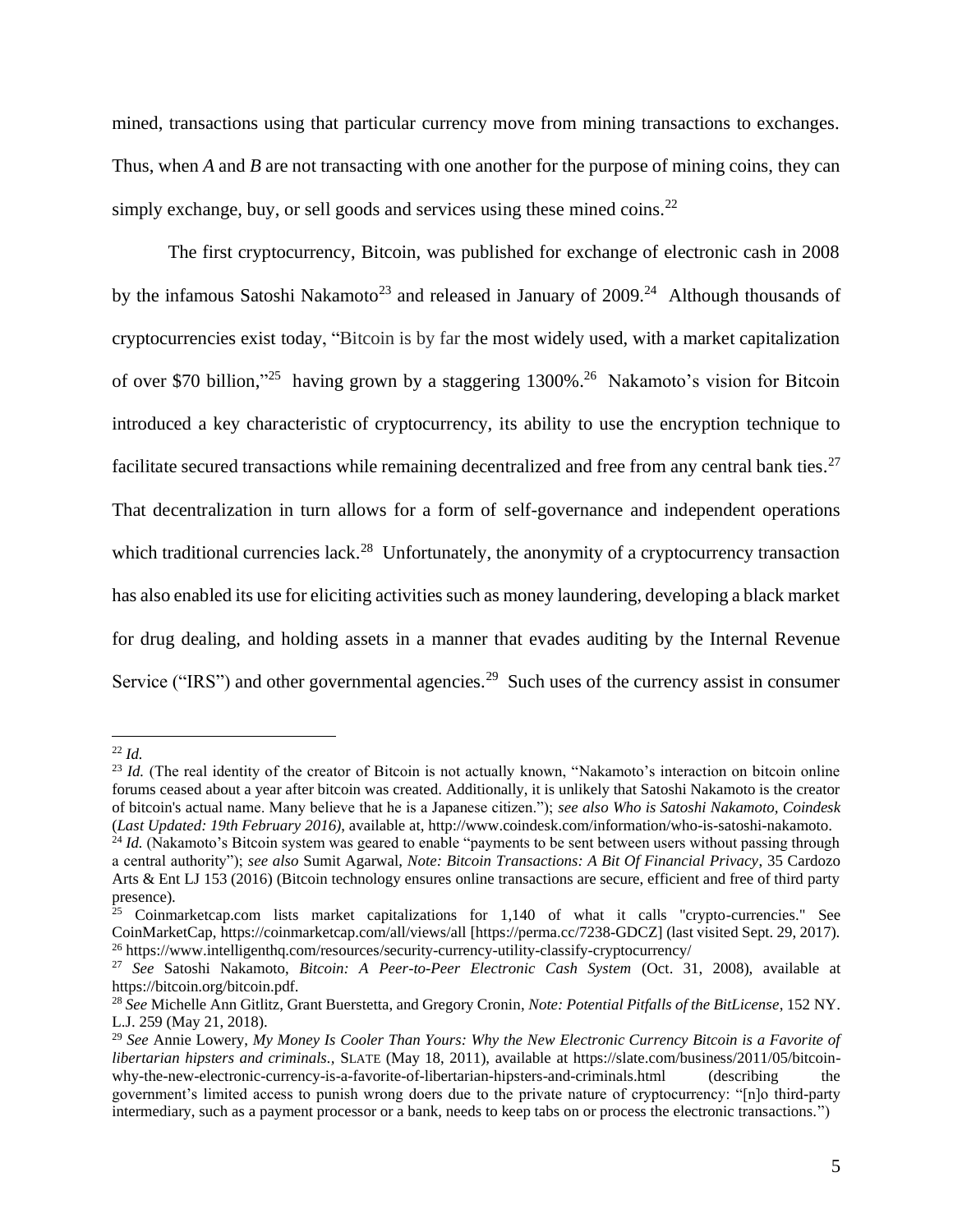fraud and display the lack of uniformity in the sparked attention from various U.S. agencies<sup>30</sup> who attempted to regulate this new space.<sup>31</sup> Years later and regardless of the risks associated with this decentralized currency, the blockchain technology remains "an exciting new technology" with the capability of "revolution[izing] transactions in a wide range of fields."<sup>32</sup> But the demand and need for proper regulation remains a priority of U.S. and international governmental agencies, particularly the SEC.<sup>33</sup>

#### *B. What are ICOs?*

An Initial Coin Offering ("ICO") is a crowdfunding technique that offers sale of digital  $\text{coins}\text{---}$  or cryptocurrencies— to the public.<sup>34</sup> In 2017, cryptocurrency investments saw tremendous growth, thanks to the activities of hundreds of start-up businesses raising capital through ICOs.<sup>35</sup> An ICO's method of raising capital in exchange for digital coins entitles its holders to certain future rights, some application or perhaps "future service in the entity."<sup>36</sup> ICOs, in a way, are the counterpart to Initial Public Offerings ("IPOs")<sup>37</sup> through which investors acquire traditional securities. An issuer seeking to raise money via an ICO does so by selling his or her own-created virtual currency; normally with a cap on the amount of coins offered.<sup>38</sup> The cap aids

<sup>30</sup> *Id.*

<sup>31</sup> *Id.*

<sup>32</sup> *See* 4-3 *Pratt's Privacy and Cybersecurity Law Report* 02, 1 (2018).

<sup>33</sup> Bitcoin is no longer '*Nerdy Money*' <sup>33</sup> because it has made its way into mainstream trading worldwide.

<sup>34</sup> *See* Joseph D. Moran, *The Impact of Regulatory Measures Imposed on Initial Coin Offerings in the United States Market Economy*, 26 Cath. U. J. L. & Tech (2018).

<sup>35</sup> *See* Lauren Harrington, *Security, Currency or Utility, How Do You Classify Your Cryptocurrency?*, INTELLIGENT (Mar. 26, 2018) available at https://www.intelligenthq.com/resources/security-currency-utility-classifycryptocurrency/

<sup>36</sup> *See* Jay B. Sykes, *Securities Regulation and Initial Coin Offerings: A Legal Primer*, CRS REPORT (Aug. 31, 2018); Joseph D. Moran, *The Impact of Regulatory Measures Imposed on Initial Coin Offerings in the United States Market Economy*, 26 Cath. U. J. L. & Tech (2018).

<sup>37</sup> *See* Nathaniel Popper, *An Explanation of Initial Coin Offerings*, N.Y. TIMES (Oct. 27, 2017),

https://www.nytimes.com/2017/10/27/technology/what-is-an-initial-coin-offering.html.

<sup>38</sup> Footnote needed.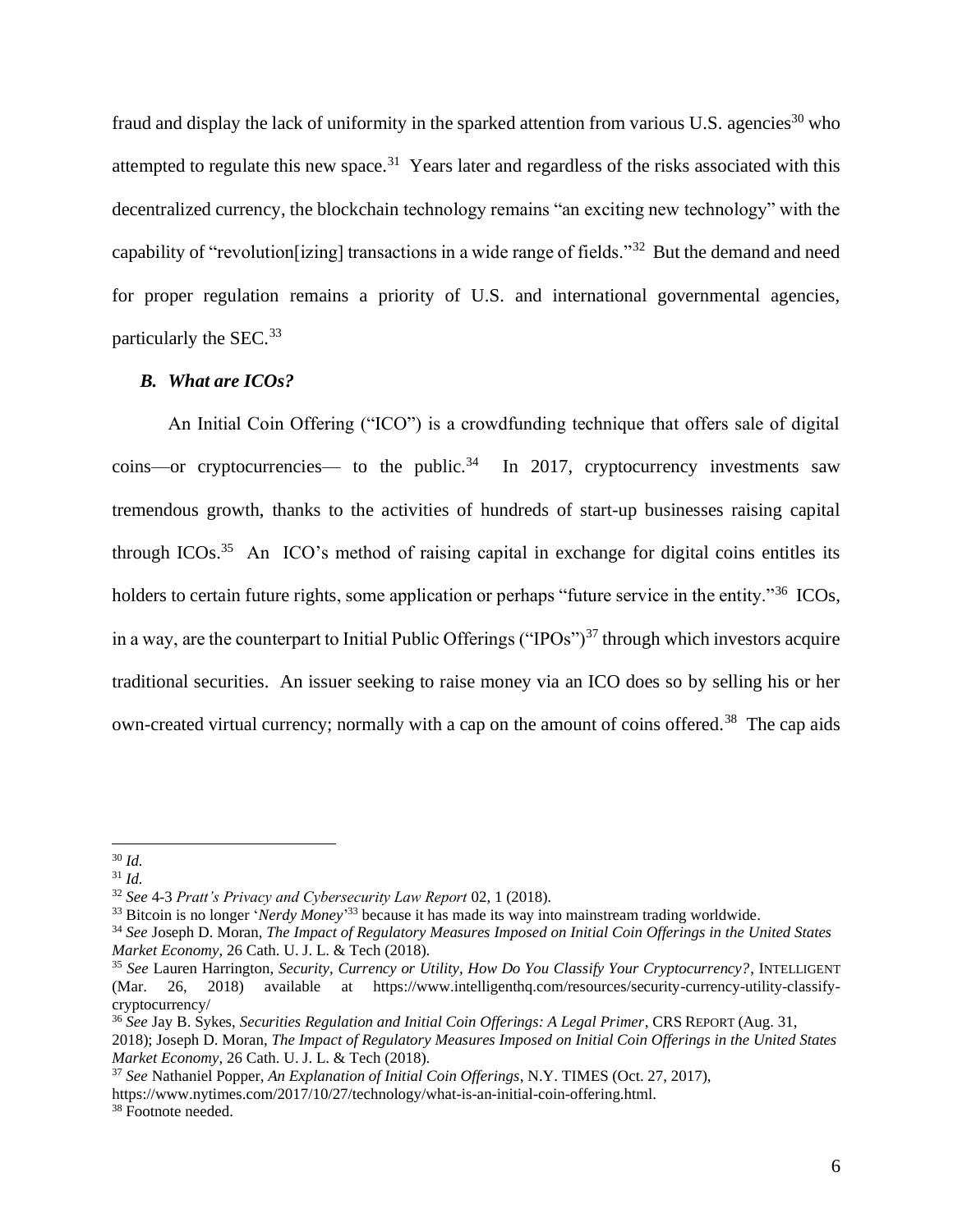in establishing a monetary value over time and such currency generally operates using systems<sup>39</sup> similar to the infamous virtual currency, Bitcoin.<sup>40</sup> ICOs are now a new—and highly demanded tool to raise money using virtual currency. They are raising more than any other crowdfunding method in history as of  $2017<sup>41</sup>$  An attractive feature of ICOs is the incredibly diversity of their use<sup>42</sup> due to their ability to raise money without issuing stocks<sup>43</sup> or procuring venture capital funding.<sup>44</sup> Moreover, ICOs' varied nature allows the coins to be resold on secondary markets using the virtual currency exchanges and thereby diversifying an investor's holdings.<sup>45</sup> By January 2018, the cryptocurrency market reached an all-time high of raising over \$700 billion.<sup>46</sup>

## *C. Demand and attempts to regulate cryptocurrencies*

Unlike fiat currency, cryptocurrency lacks a central bank behind it, and therefore its true monetary value is not understood nor is its value able to be properly stabilized.<sup>47</sup> Yet, more and more investors are buying and selling into ICOs, and cryptocurrencies in general, attempting to capitalize on the price volatility of these currencies.<sup>48</sup> For instance, the price of Bitcoin was on a

https://www.nytimes.com/2017/10/27/technology/what-is-an-initial-coin-offering.html.

https://www.nytimes.com/2017/10/27/technology/what-is-an-initial-coin-offering.html.

 $39$  The blockchain distributed ledger system. A system and structure that allows these coins to operate decentralized, entirely outside the existing financial and regulatory sphere. *See* Nathaniel Popper, *An Explanation of Initial Coin Offerings*, N.Y. TIMES (Oct. 27, 2017), https://www.nytimes.com/2017/10/27/technology/what-is-an-initial-coinoffering.html. 40

<sup>&</sup>lt;sup>41</sup> *Id.* stats to prove ICO have raised more than any other method.

<sup>42</sup> *See* Jay B. Sykes, *Securities Regulation and Initial Coin Offerings: A Legal Primer*, CRS REPORT (Aug. 31, 2018).

<sup>&</sup>lt;sup>43</sup> According to the New York Times, "[p]rogrammers have raised over \$3.2 billion this year by selling their own virtual currencies to investors. That is 3,000 percent more than the amount raised using coin offerings in 2016." Nathaniel Popper, *An Explanation of Initial Coin Offerings*, N.Y. TIMES (Oct. 27, 2017),

<sup>44</sup> *See* Jay B. Sykes, *Securities Regulation and Initial Coin Offerings: A Legal Primer*, CRS REPORT (Aug. 31, 2018); Nathaniel Popper, *An Explanation of Initial Coin Offerings*, N.Y. TIMES (Oct. 27, 2017),

https://www.nytimes.com/2017/10/27/technology/what-is-an-initial-coin-offering.html.

<sup>45</sup> *See* Jay B. Sykes, *Securities Regulation and Initial Coin Offerings: A Legal Primer*, CRS REPORT (Aug. 31, 2018).

<sup>46</sup> For instance, FileCoin raised \$257 million in 2017 becoming the largest coin offering. It was "designed to pay for storage on a global cloud storage network that the creators of Filecoin are promising to build." *See* Nathaniel Popper, *An Explanation of Initial Coin Offerings*, N.Y. TIMES (Oct. 27, 2017),

<sup>47</sup> *Id.*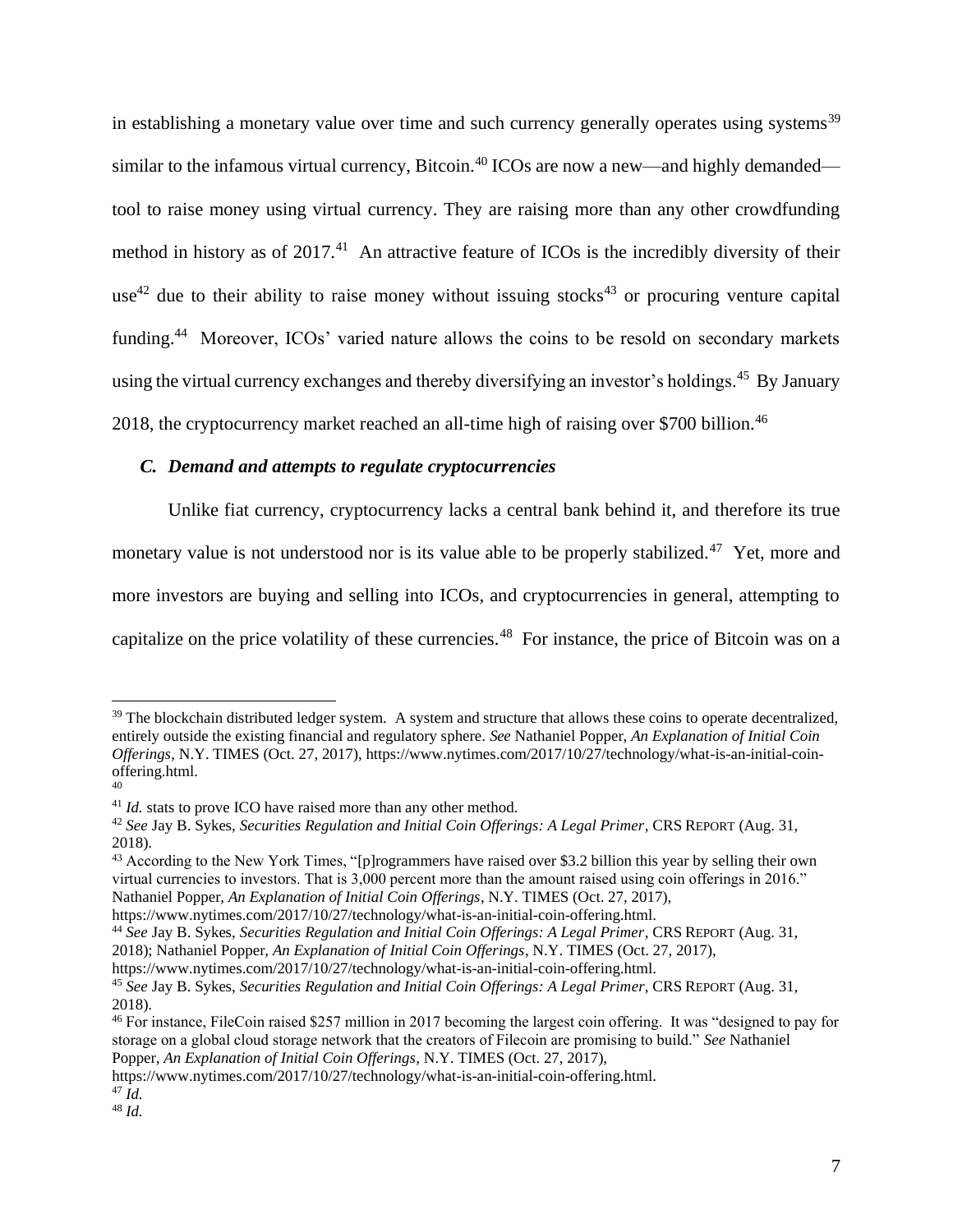constant rise in 2017; the monetary value per Bitcoin risen from \$1,000 to \$ 19,783.21 by December 2017.<sup>49</sup> As for its demand, Bitcoin and other cryptocurrencies like it are becoming common methods of conducting business around the world.<sup>50</sup> Traditional financial institutions as banks are not sure how to approach this market; the demand for business in the cryptocurrency market is high and banks are interested in getting involved but with little to no legal protection, financial institutions are shying away from incorporation of cryptocurrency's blockchain technology.<sup>51</sup>

The attempts to regulate cryptocurrencies "focused almost exclusively… in the context of money transmission and the twin regulatory objectives of crime prevention and consumer protection."<sup>52</sup> "The Commodities Futures and Trading Commission ("CFTC"), the Department of Justice ("DOJ"), the Financial Crimes Enforcement Network ("FinCEN"), the Internal Revenue Service ("IRS"), and the Securities and Exchange Commission ("SEC)" have all exercised jurisdiction… to varying degrees in differing circumstances." <sup>53</sup> However, the agencies have not agreed as to the proper characterization of a cryptocurrency: the CFTC classified it as a 'commodity,<sup>54</sup> while the IRS views it as 'property,' and the SEC calls it a 'security.<sup>55</sup>

<sup>49</sup> *See* Stan Higgins, From \$ 900 to \$ 20,000: Bitcoin's Historic 2017 Price Run Revisited, CoinDesk (Dec. 29, 2017, 1:30 AM), https://www.coindesk.com/900-20000-bitcoins-historic-2017-price-run-revisited/.

<sup>&</sup>lt;sup>50</sup> *Id.* ("growing mainstream acceptance as an alternative to money and other traditional methods of payment like checks, and credit and debit cards.") For instance, large corporations such as Walmart, Inc., are employing the blockchain technology to stay informed with their supply-chain management, allowing for low cost and efficient mode of data storage in blockchains accounting for all stages of its operations—from farmer to distributors.

<sup>&</sup>lt;sup>51</sup> *Id.* ("Tracing money. Traditional financial institutions (such as banks) often are not involved with ICOs or virtual currency transactions, making it more difficult to follow the flow of money.")

<sup>52</sup> *Id.*

<sup>53</sup> *Id.*

<sup>&</sup>lt;sup>54</sup> *Id.* ("In 2015, the CFTC declared virtual currencies commodities. See In the Matter of Coinflip and Francisco Riordan, CFTC Docket No. 15-29 (Sept. 17, 2015). The U.S. District Court for the Eastern District of New York recently agreed, holding that "virtual currencies can be regulated by CFTC as a commodity.") <sup>55</sup> *Id.*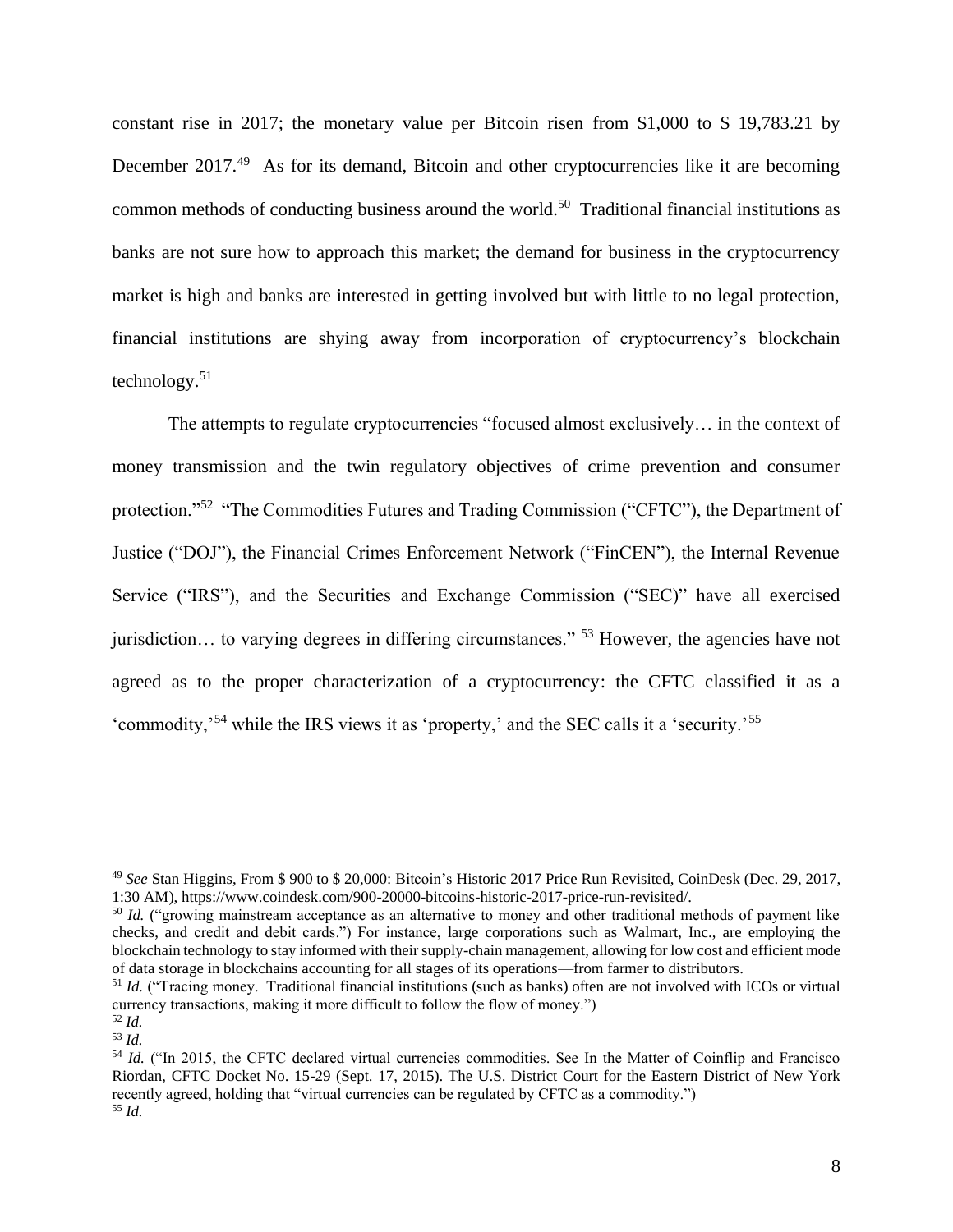The first attempt at regulating cryptocurrency was by the Department of Financial Services (DFS) in New York.<sup>56</sup> The DFS devised a "BitLicense" requirement in June 2015 as means of regulating Virtual Currency Business Activities ("VCBA") by any businesses involved in the cryptocurrency market.<sup>57</sup> The license requirement applies to New York residents or those conducting business within the state, and a VCBA encompasses those who purchase cryptocurrency, store it, exchange it, transmit it, or issue it for financial purposes.<sup>58</sup> Many private actors opposed the regulation, and a group even went as far as challenging the licensing requirement in court.<sup>59</sup> With no major success in raising the issue, the IRS and DOJ challenged whether federal law preempts New York's BitLicense requirements.<sup>60</sup> For now, any business using cryptocurrency and is within the definition of VCBA "may be subject to regulatory oversight and reporting to DFS under the BitLicense paradigm."<sup>61</sup>

Other state entities have adopted criteria similar to New York's BitLicense requirements. For example, the Department of Financial Institutions (DFI) in the State of Washington recently

included cryptocurrency in its definition of "Money Transmissions"<sup>62</sup> within its Uniform Money

<sup>56</sup> *See* N.Y. Comp. Codes R. & Regs. tit. 23, § 200.2. (As of June 2015, New York established guidelines for regulating cryptocurrency businesses). Available at, https://www.dfs.ny.gov/legal/regulations/adoptions/dfsp200t.pdf <sup>57</sup> *Id.*

<sup>58</sup> *Id.*

<sup>59</sup> *See generally*, *Chino v. N.Y. Dep't of Fin. Servs.,* 2017 NY Slip Op 51908(U), 58 Misc. 3d 1203(A) (Sup. Ct.). (Private actor Chino brought action against DFS to enjoin and permanently restrain the DFS from enforcing Title 23, Chapter 1, Part 200 of the New York Codes, Rules, and Regulations (NYCRR). Chino argued the DFS's regulation attempts on cryptocurrency exceeds the Department's jurisdiction, "violates the separation-of-powers doctrine, is arbitrary and capricious and that federal law preempts the regulation.)

<sup>60</sup> *See* N.Y. Comp. Codes R. & Regs. tit. 23, § 200.2. (As of June 2015, New York established guidelines for regulating cryptocurrency businesses). Available at, https://www.dfs.ny.gov/legal/regulations/adoptions/dfsp200t.pdf

<sup>61</sup> *See Application of FinCEN's Regulations to Persons Administering, Exchanging, or Using Virtual Currencies*, FIN-2013-G001 (Mar. 18, 2013) (The Financial Crimes Enforcement Network ("FinCEN") of the Department of the Treasury released in 2014 a guideline for regulating virtual currency under the Bank Secrecy Act ("BSA"). Any persons creating, obtaining, distributing, exchanging, accepting, or transmitting virtual currencies and is attempting to operate as a money business service ("MSB") is classified as a "money transmitter." Money transmitters must to register with FinCEN and abide by the reporting, and recordkeeping regulations, unless otherwise exempt.)

<sup>62</sup> *See Bitcoin and Virtual Currency Regulation*, Wash. Dep't Fin. Insts., http://www.dfi.wa.gov/bitcoin (last visited Nov. 15, 2018) at https://dfi.wa.gov/documents/money-transmitters/virtual-currency-regulation.pdf. "'Money transmission' means receiving money or its equivalent value to transmit, deliver, or instruct to be delivered the money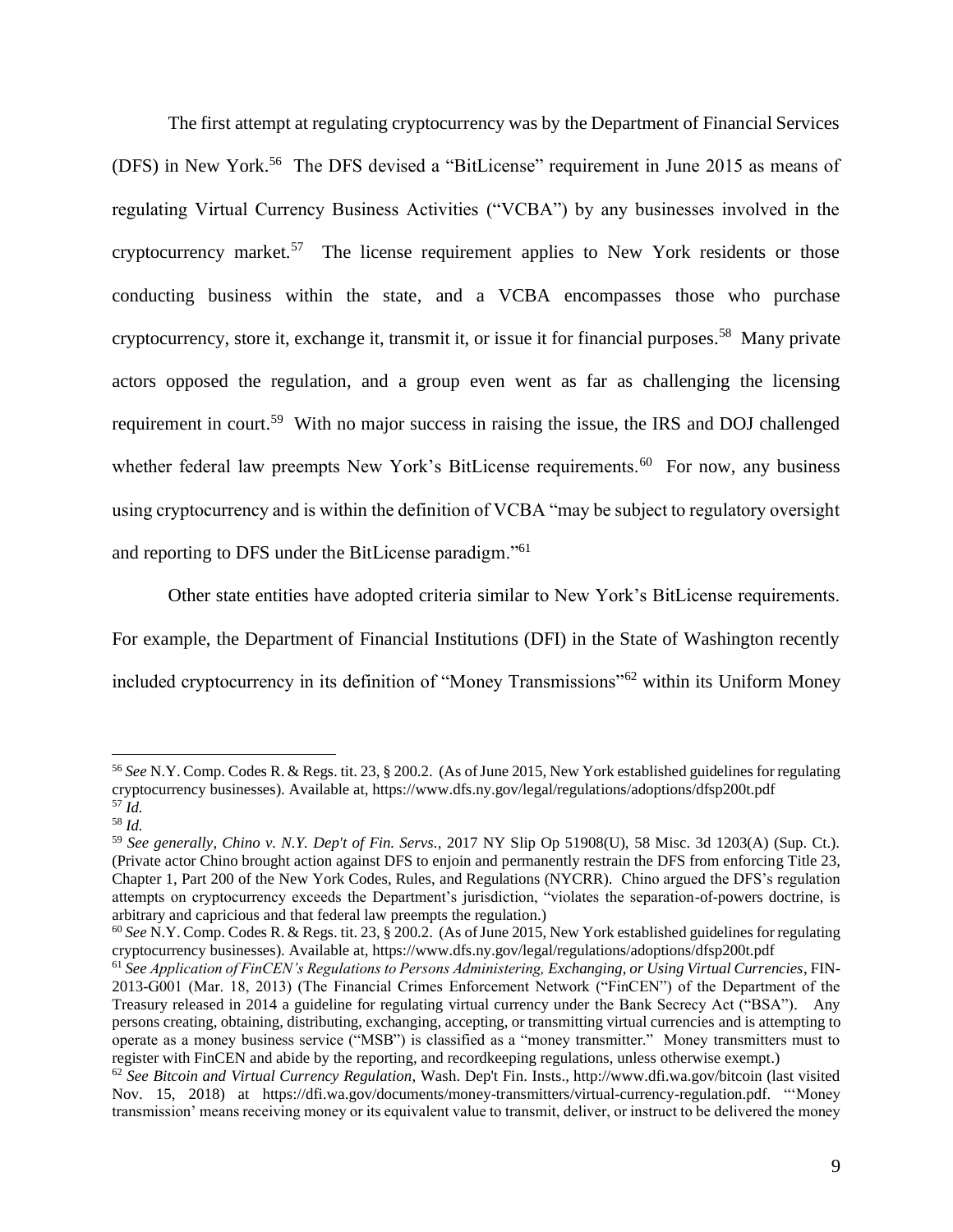Services Act (UMSA), characterizing the technology as an 'extra' payment system under Washington state law.<sup>63</sup> The agency released a short list of companies holding virtual currency licenses as of September 2018.<sup>64</sup> Companies within state limits wanting to transmit digital money submit license applications to the DFI. $<sup>65</sup>$  The UMSA excludes some entities like governments,</sup> bank and credit unions from being subject to the Act so the DFI makes its determination based on the business model of the applicant's company.<sup>66</sup> And once again, businesses may be subject to regulations from other federal agencies. The IRS treats cryptocurrency as 'property' for U.S. tax purposes thus general tax principles apply to virtual currency transactions.<sup>67</sup>

#### **PART II: SEC's Regulation of ICOs**

In recent years, there has been ample discussion surrounding the demand to understand what cryptocurrencies are and the importance of regulating such technology due to their impact on the U.S. financial market.<sup>68</sup> ICOs, for instance, received considerable attention from courts and regulators as each attempted to grapple with the technology in an effort to protect U.S. consumers. Yet, failures in classifying ICOs and varying application of existing laws and regulations called for a re-evaluation by the SEC because traditional means of regulating a non-traditional technology proved unworkable. Hence the SEC's intervention resulted. So how is the SEC regulating ICOs?

or its equivalent value to another location, inside or outside the United States, by any means including but not limited to by wire, facsimile, or electronic transfer."

 $^{63}$  *Id.* 

<sup>64</sup> *Id.*

<sup>65</sup> *Id.* <sup>66</sup> *Id.*

<sup>67</sup> *See Bitcoin and Virtual Currency Regulation*, WASH. DEP'T FIN. INSTS., http://www.dfi.wa.gov/bitcoin (last visited Nov. 15, 2018). <sup>68</sup> *Id.*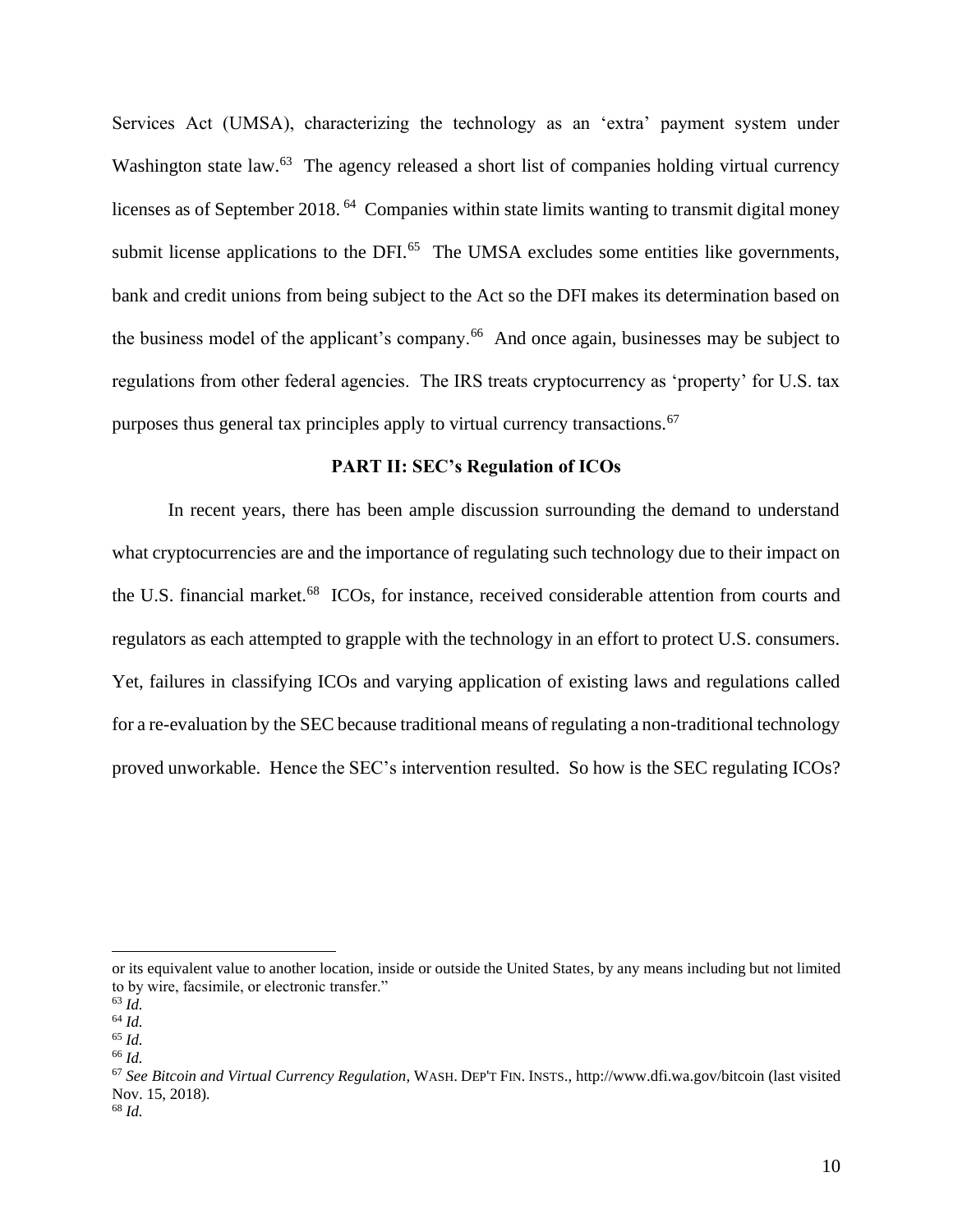# *A. The SEC's classification of ICOs as 'security' transactions*

The SEC has claimed jurisdiction over many ICOs by defining a coin offered in an ICO as a 'security' under the U.S. Securities Act<sup>69</sup> of 1933 and the Securities Exchange Act<sup>70</sup> of 1934.<sup>71</sup> While the SEC has not released an official method of identifying which ICOs coins count as securities and which do not, it has developed a method of classification.<sup>72</sup> According to the SEC, its role involves a three-part mission geared to protect investors, maintain efficient markets, and facilitate capital formations.<sup>73</sup> The SEC applies the *Howey test* —introduced in the seminal Supreme Court case of *SEC v. W.J. Howey & Co.,*—in support of defining ICOs as securities' transactions.<sup>74</sup> An examination of the *Howey test* is warranted for a comprehensive analysis<sup>75</sup> of the SEC's approach. However, application of the *Howey test* is not the focus of discussion; instead, the manner in which the SEC regulates ICOs in practice is the central topic of this section.

The SEC's Chairman Jay Clayton<sup>76</sup> recently said he believes every coin he has seen is a 'security,' classifying ICOs as securities and imposing U.S. security laws on its use.<sup>77</sup> According to the SEC<sup>78</sup> and supporting case law,<sup>79</sup> the term "security" is construed broadly to embrace "investment contracts" which include a wide range of financial and commercial transactions,

<sup>69</sup> *Id.*

<sup>70</sup> *Id.*

<sup>71</sup> *See* Global Legal Insights, *Initial Coin Offerings: A Comparative Overview of Securities Regulatory Environment in the US, UK, and Asia Pacific*, https://www.globallegalinsights.com/practice-areas/blockchain-laws-andregulations/5-initial-coin-offerings-a-comparative-overview-of-securities-regulatory-environments-in-the-us-ukand-asia-pacific.

<sup>72</sup> *Id.*

<sup>73</sup> *See The Role of the SEC*, SEC. AND EXCH. COMM'N, https://www.investor.gov/introduction-

investing/basics/role-sec (identifying investor protection as part of the SEC's mission);

<sup>74</sup> *Id.*

<sup>75</sup> Examination of the SEC's authority to regulate with support from the Howey test is discussed in Part IV of this Note.

<sup>76</sup> *See SEC Targets ICOs in Broad Cryptocurrency Markets Investigation*

<sup>77</sup> *See Chairman's Testimony on Virtual Currencies: The Roles of the SEC and CFTC*, SEC. AND EXCH.

COMM'N (Feb. 6, 2018), https://www.sec.gov/news/testimony/testimony-virtual-currencies-oversight-role-ussecurities-and-exchange-commission [hereinafter "Chairman's testimony"].

<sup>78</sup> *Id.*

<sup>79</sup> *Id. Define security.*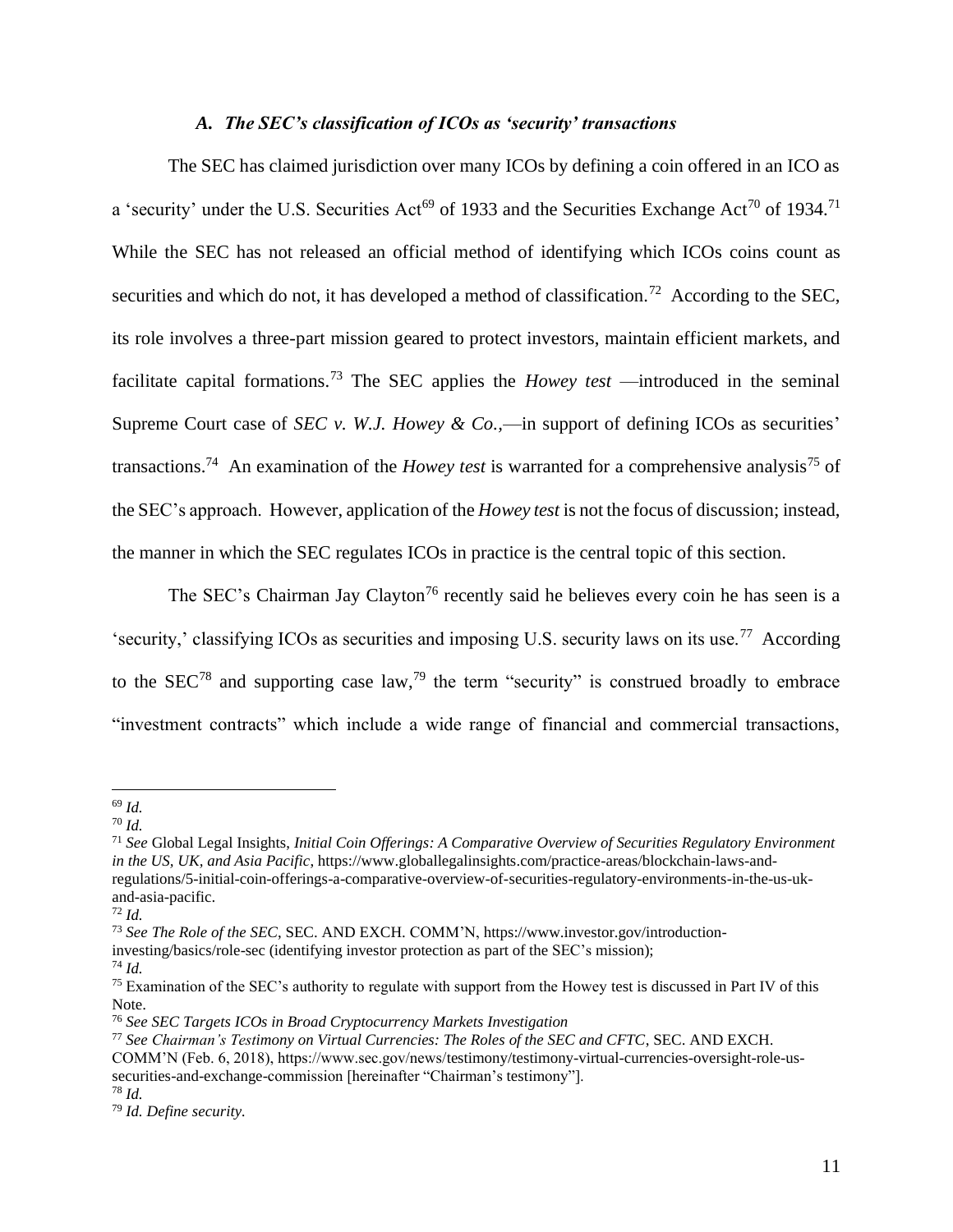including ICOs.<sup>80</sup> Under the *Howey test*—which is explored further in Part III of this Note—if all four conditions are met, then a transaction will qualify as offering a security.<sup>81</sup> An ICO transaction qualifies as a security transaction if it offers an investment of money, in a common enterprise, with a reasonable expectation of profit to be derived from the effort of others.<sup>82</sup> This threshold is easily attainable since courts' applications of the *Howey test* tend to focus on the "economic realities" in its analysis rather than the issuer's label of the ICO.<sup>83</sup> In other words, it is important to "emphasize" that regulators and courts will look past the purported form of the coin and examine its substance" in determining classification of an ICO. $84$  Thus, an ICO will qualify as a security transaction when the purchased coins are primarily driven by a desire to be an investment for future gain. For instance, a designated label of "utility token" to an ICO that functions economically as a security will not preclude the SEC from designating it as a security for regulation purposes.<sup>85</sup>

Once an ICO is classified as offering a 'security' transaction, issuers must: (1) comply with Section 5 of the Securities Act,<sup>86</sup> which requires the, to register the offering with the SEC or apply for a specific exemption from registration; and (2) be subject to anti-fraud liability under the Securities Act and the Securities Exchange Act of 1934.<sup>87</sup> The disclosure and anti-fraud

<sup>80</sup> *See* Global Legal Insights, Initial Coin Offerings: A Comparative Overview of Securities Regulatory Environment in the US, UK, and Asia Pacific, https://www.globallegalinsights.com/practice-areas/blockchain-laws-andregulations/5-initial-coin-offerings-a-comparative-overview-of-securities-regulatory-environments-in-the-us-ukand-asia-pacific.

<sup>81</sup> *Id.*

<sup>82</sup> *See* Jay B. Sykes, *Securities Regulation and Initial Coin Offerings: A Legal Primer*, CRS Report (Aug. 31, 2018).

<sup>83</sup> *See* Jay B. Sykes, *Securities Regulation and Initial Coin Offerings: A Legal Primer*, CRS Report (Aug. 31, 2018).

<sup>84</sup> *See* Global Legal Insights, Initial Coin Offerings: A Comparative Overview of Securities Regulatory Environment in the US, UK, and Asia Pacific, https://www.globallegalinsights.com/practice-areas/blockchain-laws-andregulations/5-initial-coin-offerings-a-comparative-overview-of-securities-regulatory-environments-in-the-us-ukand-asia-pacific.

<sup>&</sup>lt;sup>85</sup> See Global Legal Insights, Initial Coin Offerings: A Comparative Overview of Securities Regulatory Environment in the US, UK, and Asia Pacific, https://www.globallegalinsights.com/practice-areas/blockchain-laws-andregulations/5-initial-coin-offerings-a-comparative-overview-of-securities-regulatory-environments-in-the-us-ukand-asia-pacific.

<sup>86</sup> *See* 15 U.S.C. § 77(e)- 77(f).

<sup>87</sup> *See* Jay B. Sykes, *Securities Regulation and Initial Coin Offerings: A Legal Primer*, CRS Report (Aug. 31, 2018).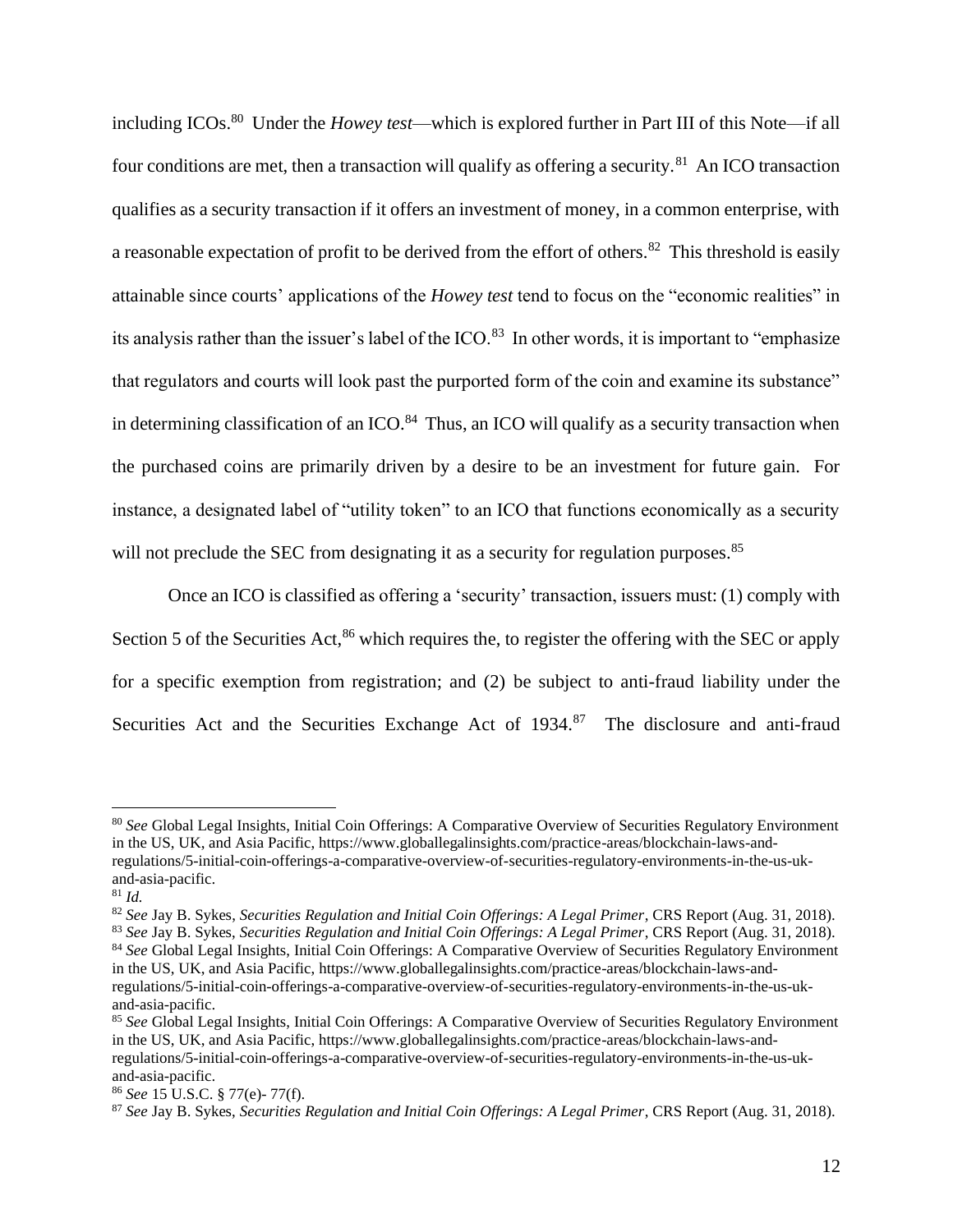requirements operate as mechanisms for protecting investors and for promoting accurate pricing and representations made to the public. <sup>88</sup>

#### *B. Enforcement measures by the SEC*

As of late 2017, the SEC has pursued enforcement measures against unregistered ICOs it classified as securities. 89 The SEC conducted broad investigations into ICOs, issuing numerous pre-offering subpoenas and related requests to blockchain startups regarding their planned ICOs.<sup>90</sup> In July 2017 the SEC released an investigative report pursuant to Section 21(a) of the Securities Exchange Act of 1934 on a virtual currency organization called "The DAO."<sup>91</sup> The DAO uses the distributed ledger technology of cryptocurrency to facilitate offering and selling of DAO 'Tokens'<sup>92</sup> valued at approximately \$150 million at the time.<sup>93</sup> The investigation began after theft of \$53 million worth of DAO's digital Tokens.<sup>94</sup> "After DAO Tokens were sold to investors, but before The DAO began funding projects, a hacker utilized a flaw in The DAO's code to steal approximately one-third of The DAO's assets, prompting the SEC's investigation."<sup>95</sup> The SEC classified the Token as a security under the *Howey test* and applied existing U.S. federal securities laws to the new paradigm.<sup>96</sup> Although the SEC did not take any legal action toward the DAO, it issued the report and made clear points regarding the classification and regulation of

<sup>88</sup> *See* Jay B. Sykes, *Securities Regulation and Initial Coin Offerings: A Legal Primer*, CRS Report (Aug. 31, 2018). <sup>89</sup> *See* 15 U.S.C.A. § 78e, 15 USCA § 78e. *See als*o Gerelyn Terzo, *SEC Targets ICOs in Broad Cryptocurrency Markets Investigation*, CRYPTO COINS NEWS (Mar. 1, 2018), https://www.ccn.com/sec-targets-icos-in-broadinvestigation/. ("The US Securities and Exchange Commission is pursuing a broad investigation into ICOs, one in which numerous subpoenas and requests for information have been issued to a number of blockchain startups, according to *[The Wall Street Journal.](https://www.wsj.com/articles/sec-launches-cryptocurrency-probe-1519856266?mod=searchresults&page=1&pos=1)* The SEC apparently wants insight into the moving parts that comprise both the ICO and the pre-sale leading up to the public crowdsale.")

<sup>90</sup> *Id.*

<sup>91</sup> *See Report of Investigation Pursuant to Section 21(a) of the Securities Exchange Act of 1934: The DAO*, SEC Rel. No. 81207, 34-81207, (July 25, 2017) *available at* https://www.sec.gov/litigation/investreport/34-81207.pdf. <sup>92</sup> *Id.*

<sup>93</sup> *Id.*

<sup>94</sup> *Id.*

<sup>95</sup> *See* Jay B. Sykes, *Securities Regulation and Initial Coin Offerings: A Legal Primer*, CRS Report (Aug. 31, 2018). <sup>96</sup> *Id.*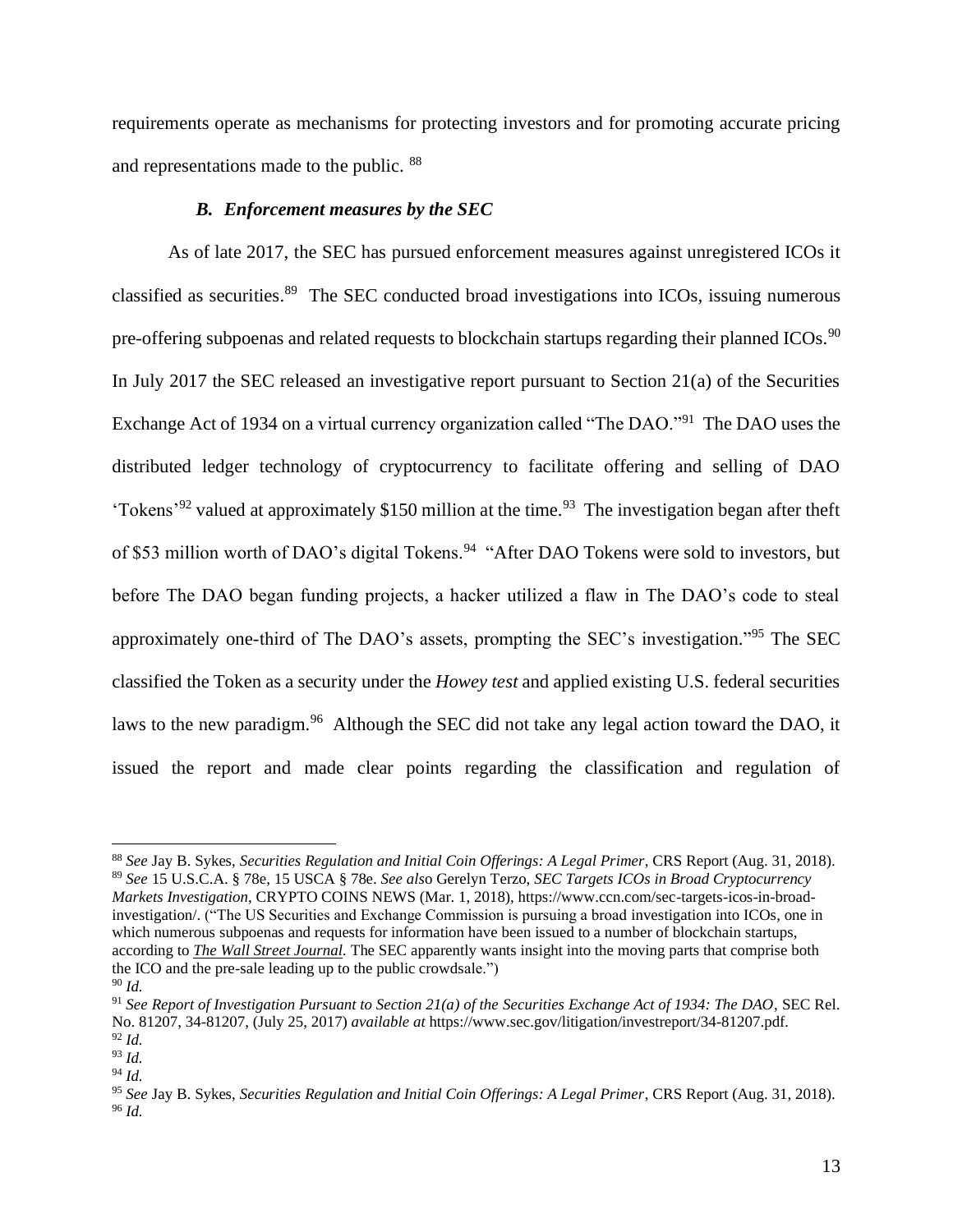cryptocurrencies such as DAO Tokens. $97$  For instance, the SEC stressed that securities laws apply any time an offeror attempts to sell securities within the United States, "regardless whether the issuing entity is a traditional company or a decentralized autonomous organization, regardless whether those securities are purchased using U.S. dollars or virtual currencies, and regardless whether they are distributed in certificated form or through distributed ledger technology."<sup>98</sup>

In late September 2017, the SEC did take action by issuing formal charges against businessman Maksim Zaslavsky<sup>99</sup> and two companies for investor fraud resulting from the alleged sale of fraudulent, unregistered securities in digital token form.<sup>100</sup> According to the SEC, Zaslavsky's scheme purportedly raised funds via  $ICOs<sup>101</sup>$  and claimed to invest the money it raised in diamonds and real estate.<sup>102</sup> Soon after, the SEC's Office of Investor Education and Advocacy<sup>103</sup> published a statement on its site warning from ICOs' risks to investors.<sup>104</sup>

Also, in December 2017, the SEC served Munchee, Inc., creator of an iPhone application, with a cease-and-desist letter in response to its operation "MUN tokens".<sup>105</sup> This letter too took the position that cryptocurrencies were securities subject to the SEC's jurisdiction. The white

<sup>97</sup> *Id.*

<sup>98</sup> *See Report of Investigation Pursuant to Section 21(a) of the Securities Exchange Act of 1934: The DAO*, SEC Rel. No. 81207, 34-81207, (July 25, 2017) *available at* https://www.sec.gov/litigation/investreport/34-81207.pdf. It is also important to note how the cryptocurrency market reacted on the release of the DAO Report.

Cryptocurrency values dropped significantly but rebounded within the week. The price of *Bitcoin* as of January 10, 2018 was nearly five and a half times greater than its price on the date the DAO Report was released. ARTICLE: From Initial Coin Offerings to Security Tokens: A U.S. Federal Securities Law Analysis, 22 Stan. Tech. L. Rev. P52 *See Bitcoin (BTC)*, COINMARKETCAP, *https://perma.cc/2LL3-Q6XW* (archived Dec. 19, 2018) (compare price between January 10, 2018 and July 25, 2017).

<sup>99</sup> *Id.*

<sup>100</sup> *See generally SEC Exposes Two Initial Coin Offerings Purportedly Backed by Real Estate and Diamonds,*  SECURITIES AND EXCHANGE COMMISSION-PRESS RELEASE, (Sep. 29, 2017) *https://www.sec.gov/news/pressrelease/2017-185-0*.

<sup>&</sup>lt;sup>101</sup> Initial Coin Offerings. Refer to Footnote 27.

<sup>&</sup>lt;sup>102</sup> See SEC Exposes Two Initial Coin Offerings Purportedly Backed by Real Estate and Diamonds, SECURITIES AND EXCHANGE COMMISSION-PRESS RELEASE, (Sep. 29, 2017) *https://www.sec.gov/news/press-release/2017-185-0*. <sup>103</sup> *Id.*

<sup>104</sup> *See Investor Bulletin: Initial Coin Offerings*, SEC INVESTOR ALERTS AND BULLETINS (Jul. 25, 2017) available at https://www.sec.gov/oiea/investor-alerts-and-bulletins/ib\_coinofferings

<sup>105</sup> *See* Jay B. Sykes, *Securities Regulation and Initial Coin Offerings: A Legal Primer*, CRS Report, 29 (Aug. 31, 2018).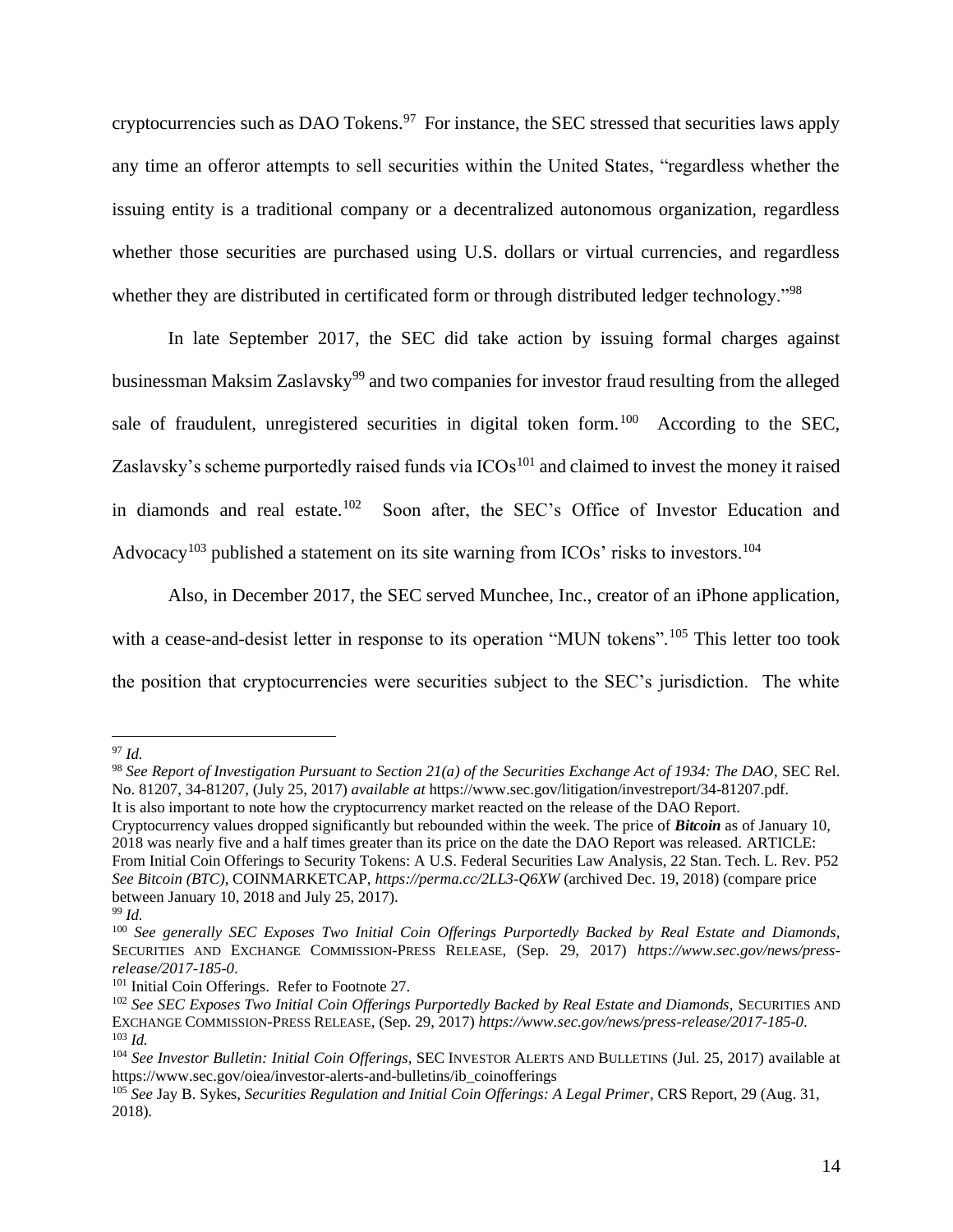paper further claimed that Munchee had conducted a "*Howey analysis"* and found the coin offered a 'utility token' which "does not pose a significant risk of implicating federal securities laws."<sup>106</sup> The MUN token started selling in October 2017 but the SEC soon issued the order stopping future sales and ordering a refund to buyers.<sup>107</sup> The SEC justified its ruling by findings the tokens offered to qualify as investments in money thus "investment contracts" under the *Howey test* due to the nature of their operation along with the expectation of profit by investors derived primarily by the effort of others.<sup>108</sup> Today, every ICO coin classified as a security and offered to the public must be registered with the SEC or be exempt under an offered exemption by the SEC.<sup>109</sup> That way, every piece of crowdfunding item is accounted for by the  $SEC.110$ 

## **PART III: Is the SEC's Method of regulating ICO's Appropriate?**

The SEC is the right agency for regulating ICOs that offer cryptocurrencies in a crowdfunding manner. One, the legal definition of a 'security' closely resembles the major use of cryptocurrency—as an investment tool— in ICOs. Two, textual support and legislative intent in drafting the Federal Securities Act of 1933 and 1934 suggest that the SEC is the precise agency with authority to regulate. And lastly, the impact of having a sole governing body will prohibit current misuses of some cryptocurrencies without hindering the fruition of the technology. Each point is explored below in a form of two legal arguments followed by policy consideration.

<sup>106</sup> *See* Jay B. Sykes, *Securities Regulation and Initial Coin Offerings: A Legal Primer*, CRS Report, 29 (Aug. 31, 2018) (quoting white papers of Munchee).

<sup>107</sup> *Id.*

<sup>&</sup>lt;sup>108</sup> *Id.* More recently, in 2018, the "SEC created a new Cyber Unit in the Enforcement Division, with broad mandate to address cyber-related misconduct, including, expressly, ICOs and digital token sales. Within days, the new unit brought charges against two ICOs, one involving investments in real estate ("RECoin") and diamonds ("DRC World") for fraud and the unregistered sale of securities. Fraud and investor protection appear to be the main focus of this unit on the ICO front, and more, similar investigations and charges are likely to follow." *See* ARTICLE: From Initial Coin Offerings to Security Tokens: A U.S. Federal Securities Law Analysis, 22 Stan. Tech. L. Rev. P52 citing Press Release, U.S. Securities and Exchange Commission, SEC Announces Enforcement Initiatives to Combat Cyber-Based Threats and Protect Retail Investors (Sept. 25, 2017), *https://perma.cc/4GPW-KEB4*. <sup>109</sup> *Id.*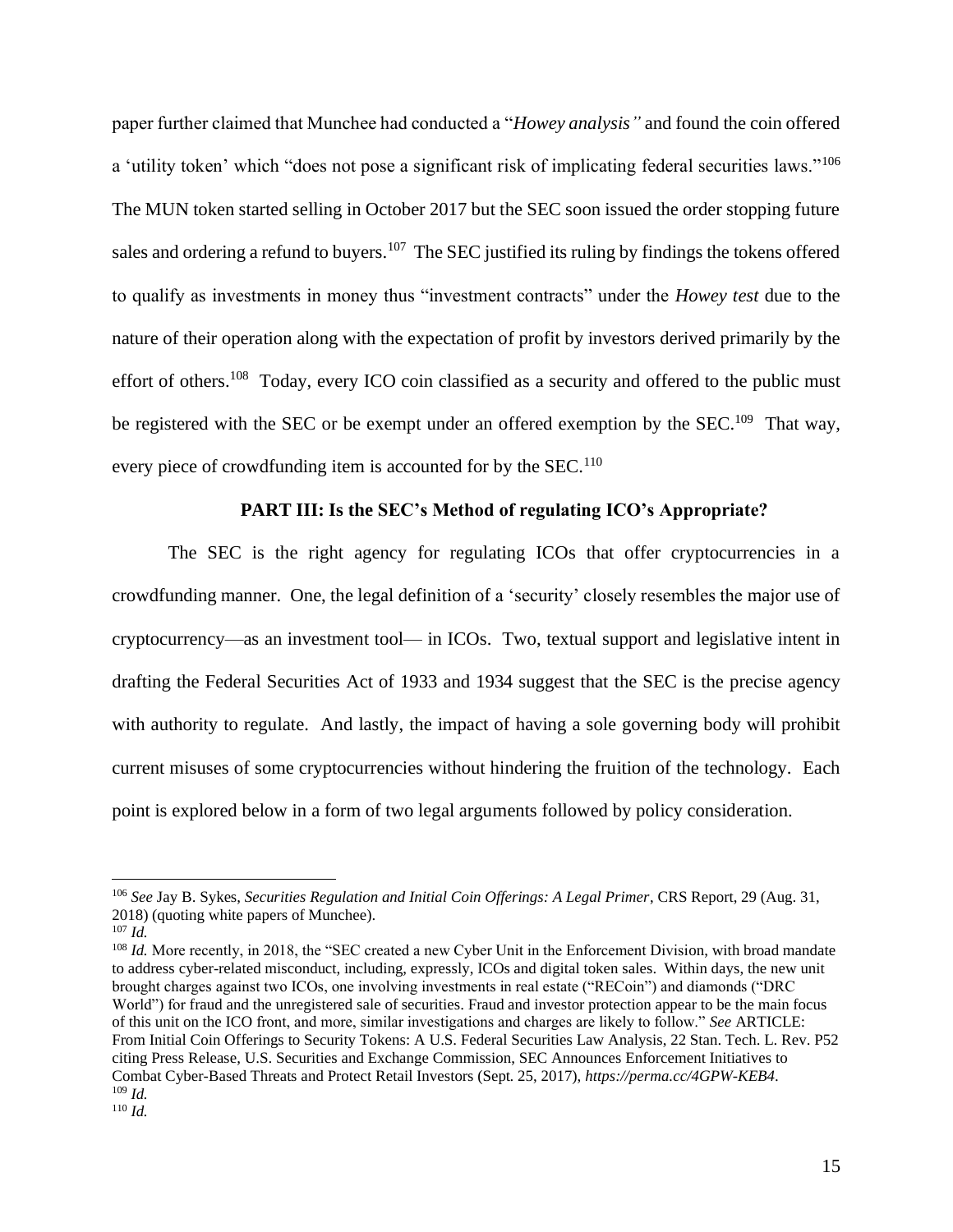## *A. Legal definition of a 'security' includes cryptocurrency*

The Securities Act of 1933 prohibits the offer and sale of any unregistered, non-exempt security.<sup>111</sup> The Act's definition of a 'security' include the common investment forms like notes and stocks but the definition also encompasses any "certificate of interest or participation in any profit-sharing agreement," and "investment contracts."<sup>112</sup> As early as 1946, the Supreme Court in *SEC v. Howey<sup>113</sup>* utilized this definition while expanding on it to answer whether an investment qualifies as an "investment contract" within the definition of a security. 114 In *Howey*, the Supreme Court introduced the *Howey test*, <sup>115</sup> holding that certain transactions constituted "investment contracts" and thereby fell within the scope of the Securities Act.<sup>116</sup> The transactions in question involved the offering of a citrus grove development with later proceeds paid out to investors.<sup>117</sup> The Court's application of the *Howey test* looked to the function, not form, of the scheme to determine whether a scheme implicated money investments in a "common enterprise with the expectation of profits solely through the efforts of another."<sup>118</sup> If the test is met, an investment

<sup>111</sup> *See* 15 U.S.C.A. § 78e, 15 USCA § 78e; 15 U.S.C.S. § 77b; *see S.E.C. v. W. J. Howey Co.*, 328 U.S. 293, 301 (1946).

 $112$  Section 2(a)(1) defines a security:

<sup>&</sup>quot;The term 'security' means any note, stock, treasury stock, security future, security-based swap, bond, debenture, evidence of indebtedness, certificate of interest or participation in any profitsharing agreement, collateral-trust certificate, preorganization certificate or subscription, transferable share, investment contract, voting-trust certificate, certificate of deposit for a security, fractional undivided interest in oil, gas, or other mineral rights, any put, call, straddle, option, or privilege on any security, certificate of deposit, or group or index of securities (including any interest therein or based on the value thereof), or any put, call, straddle, option, or privilege entered into on a national securities exchange relating to foreign currency, or, in general, any interest or instrument commonly known as a 'security,' or any certificate of interest or participation in, temporary or interim certificate for, receipt for, guarantee of, or warrant or right to subscribe to or purchase, any of the foregoing."

<sup>15</sup> U.S.C.S. § 77b(a).

<sup>113</sup> *See S.E.C. v. W. J. Howey Co.*, 328 U.S. 293, 299 (1946).

<sup>114</sup>

<sup>115</sup> *Id.* 

<sup>116</sup> *Id.* 15 U.S.C.S. § 77b.

<sup>117</sup> *Id.*

<sup>118</sup> *See S.E.C. v. W. J. Howey Co.*, 328 U.S. 293, 299 (1946); *see also* Securities and Exchange Commission. (2018, May 21). Beaches and Bitcoin: Remarks before the Medici Conference. [Press Release] *available at https://www.sec.gov/news/speech/speech-peirce-050218*.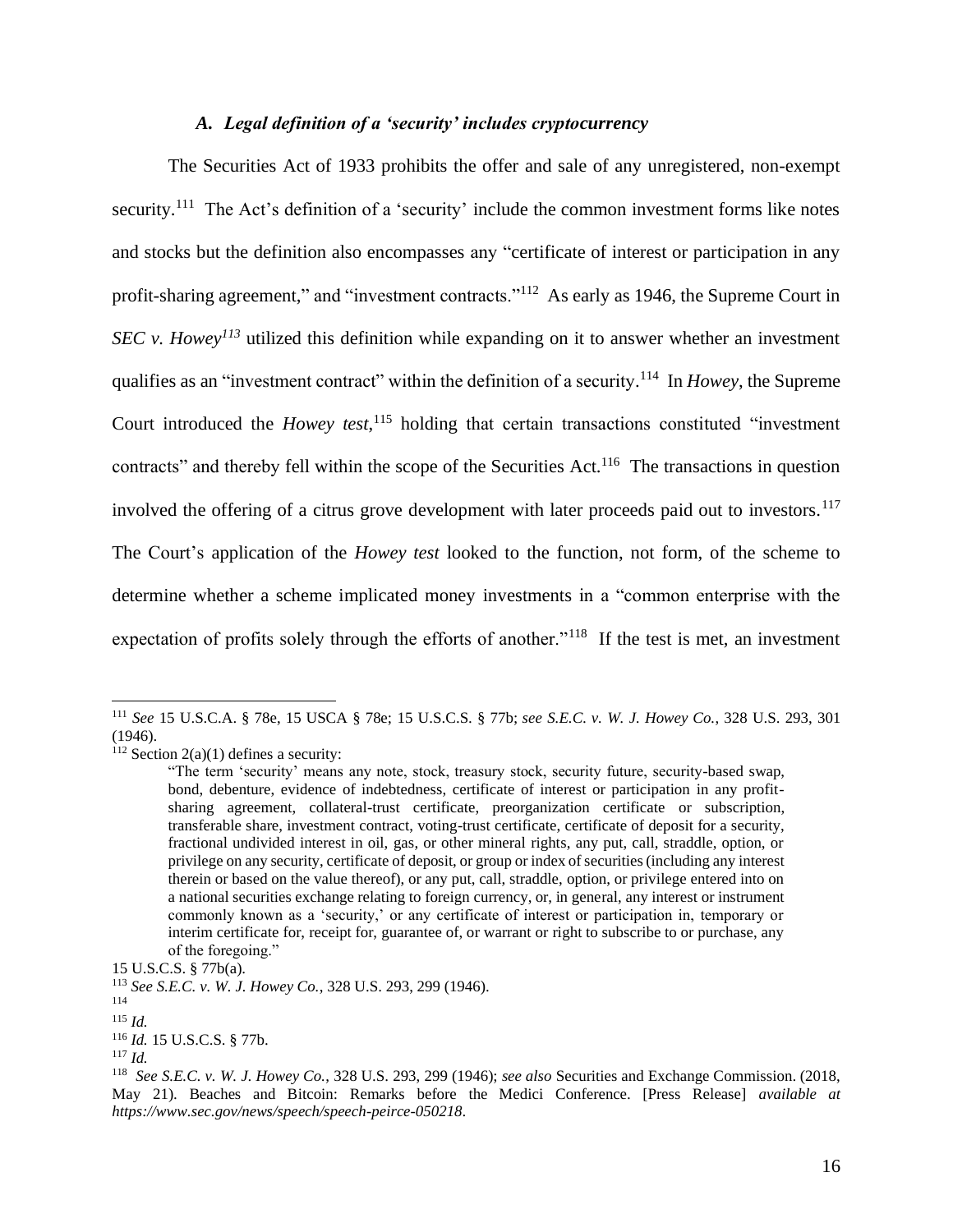contract is a security and is subject to the Securities Act regardless of "whether the enterprise is speculative . . . or whether there is a sale of property with or without intrinsic value."<sup>119</sup> Thus the provisions of the Act applied to the development sellers requiring registration with the SEC before being offering investments in the project to the public.<sup>120</sup>

*SEC v. Howey* provides a logical starting point for assessing whether the SEC may permissibly regulate ICOs. Application of the *Howey test* is warranted in classifying cryptocurrency offered in ICOs for the similarities in functions between investment contracts—as defined by the *Howey*—and coins offered for capital raising. The test clarifies, a transaction qualifies as an investment contract if:

- (1) There is an investment of money;
- (2) There is an expectation of profits;
- (3) The investment of money is in a common enterprise; and
- (4) Any profit comes from the efforts of a promoter or third party. $^{121}$

When all four criteria are met, the contract in question is classified as security and must conform to the SEC's requirements before operating. And under this well established definition, most cryptocurrencies should rather easily qualify as securities.<sup>122</sup> Bitcoin for example is: (1) an investment of money because investors place fiat currency to back up their interest; (2) invested with the generation of profits in mind, through price and value increases of coins, payments of dividends and investors' ability to hold shares in the company; (3) a common enterprise; and (4) returning an average of triple an investor's investment and all to generated profits are due to the

<sup>119</sup> *Id; see also See United Hous. Found., Inc.*, 421 U.S. at 852 (applying the *Howey* test to determine whether investment contract falls within the purview of either the Securities Act of 1933 or the Securities Exchange Act of 1934).

 $120$  *Id.* 

<sup>121</sup> *See* Lauren Harrington, *Security, Currency or Utility, How Do You Classify Your Cryptocurrency?*, INTELLIGENT (Mar. 26, 2018) available at https://www.intelligenthq.com/resources/security-currency-utility-classifycryptocurrency/

<sup>122</sup> https://www.intelligenthq.com/resources/security-currency-utility-classify-cryptocurrency/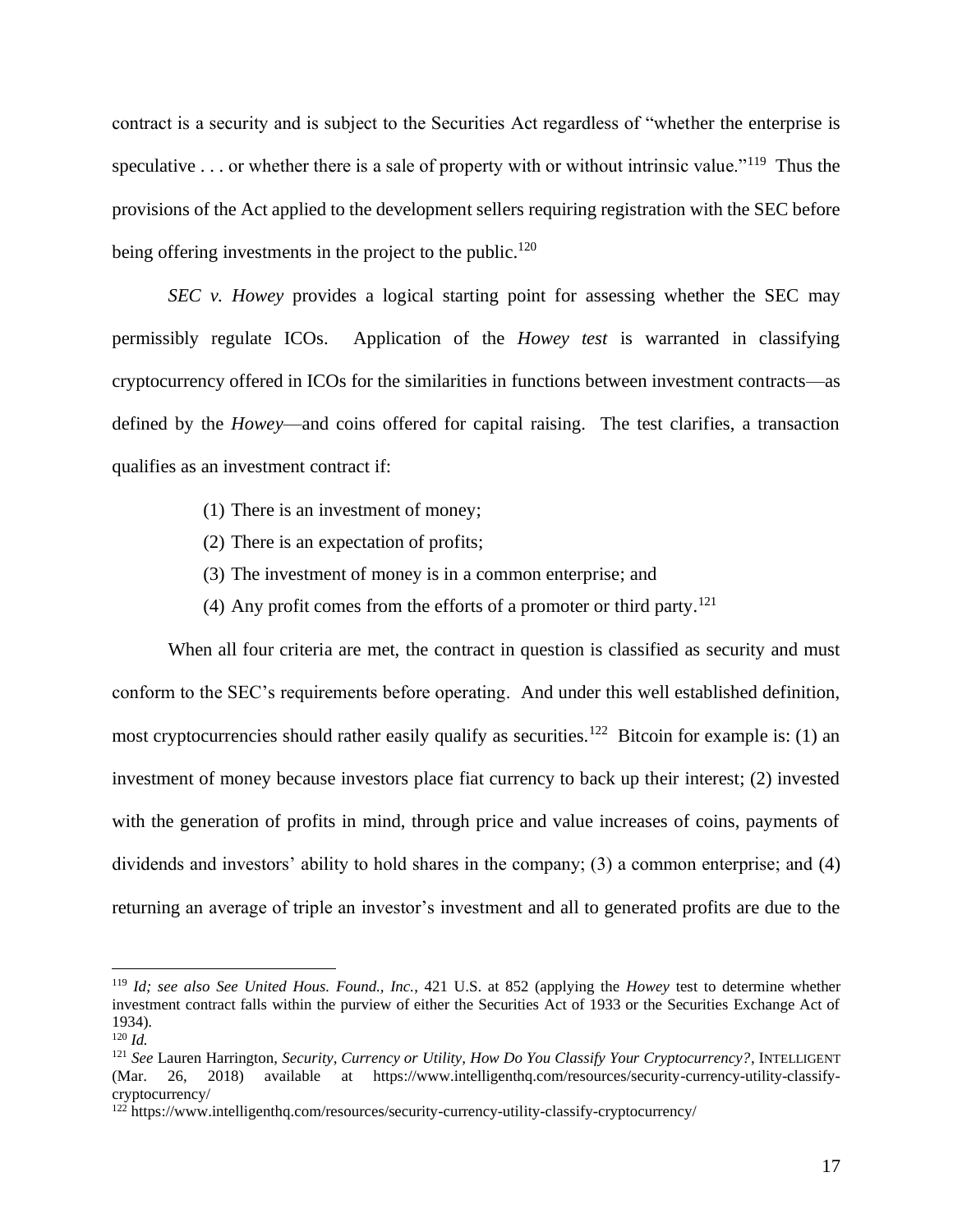seller's effort, not the buyer of the coin.<sup>123</sup> The seller who is asking to raise funds in this way is the party with the ideas, thus his or her efforts generate profit, if any. "Put simply, if there is any expectation of a profit from the purchase of a [coin], it's more likely to be considered a security."<sup>124</sup>

There is no consensus among the courts in their interpretation of the third element, a 'common enterprise,' and this Note proposes amending the Statue to embrace the "horizontal commonality" approach as the determining test. The Act mentions:

'"There is no uniformly accepted method of determining whether a transaction satisfies the common enterprise requirement of *Howey*. Instead, the courts employ various interpretations, with most circuits embracing the 'horizontal commonality' approach. Under that interpretation, courts find the common enterprise requirement satisfied where 'pooling' of investor funds is shown, through which the individual investors share all the risks and benefits of the business enterprise."' 125

Pooling of investments is a logical approach to determine commonality in an enterprise because the collective gathering of money in exchange for cryptocurrency serves the same function as a traditional security being offered. The crucial support for this approach is in the language of the Act, which states "the individual investors share all the risks and benefits of the business enterprise."<sup>126</sup> This description is the exact manner in which cryptocurrency is raised during ICOs; if the whole operation fails, everyone in the pool loses their investments and vice versa. Thus, a coin purchaser in an ICO investment shares the risk of loss or profit with *all* other investors of the business.<sup>127</sup>

<sup>123</sup>

<sup>124</sup> *See* Lauren Harrington, *Security, Currency or Utility, How Do You Classify Your Cryptocurrency?*, INTELLIGENT (Mar. 26, 2018) available at https://www.intelligenthq.com/resources/security-currency-utility-classifycryptocurrency/

<sup>&</sup>lt;sup>125</sup> *Id*; 1 Federal Securities Act of 1933 § 2.01 (2018)

 $126$  *Id.* 

The *Howey test* is an "objective inquiry into the character of the instrument or transaction offered based on what the purchasers were 'led to expect." *[Warfield](https://advance.lexis.com/document/?pdmfid=1000516&crid=ae34197e-f745-485e-8015-9c00d5c8334d&pddocfullpath=%2Fshared%2Fdocument%2Fcases%2Furn%3AcontentItem%3A5VF0-SHW1-JSC5-M4SC-00000-00&pddocid=urn%3AcontentItem%3A5VF0-SHW1-JSC5-M4SC-00000-00&pdcontentcomponentid=6419&pdshepid=urn%3AcontentItem%3A5VDV-S971-DXC8-732X-00000-00&pdteaserkey=sr0&pditab=allpods&ecomp=1yrLk&earg=sr0&prid=3bffef94-f183-406a-8a1b-e887450f1984) v. Alaniz*, 569 F.3d 1015, 1021 (9th Cir. 2009).

 $127$  "This is not to say that all ICOs must be deemed securities offerings... so evaluate the facts and circumstances of each offering because increased access to the new functionality may arise so these things may not be securities once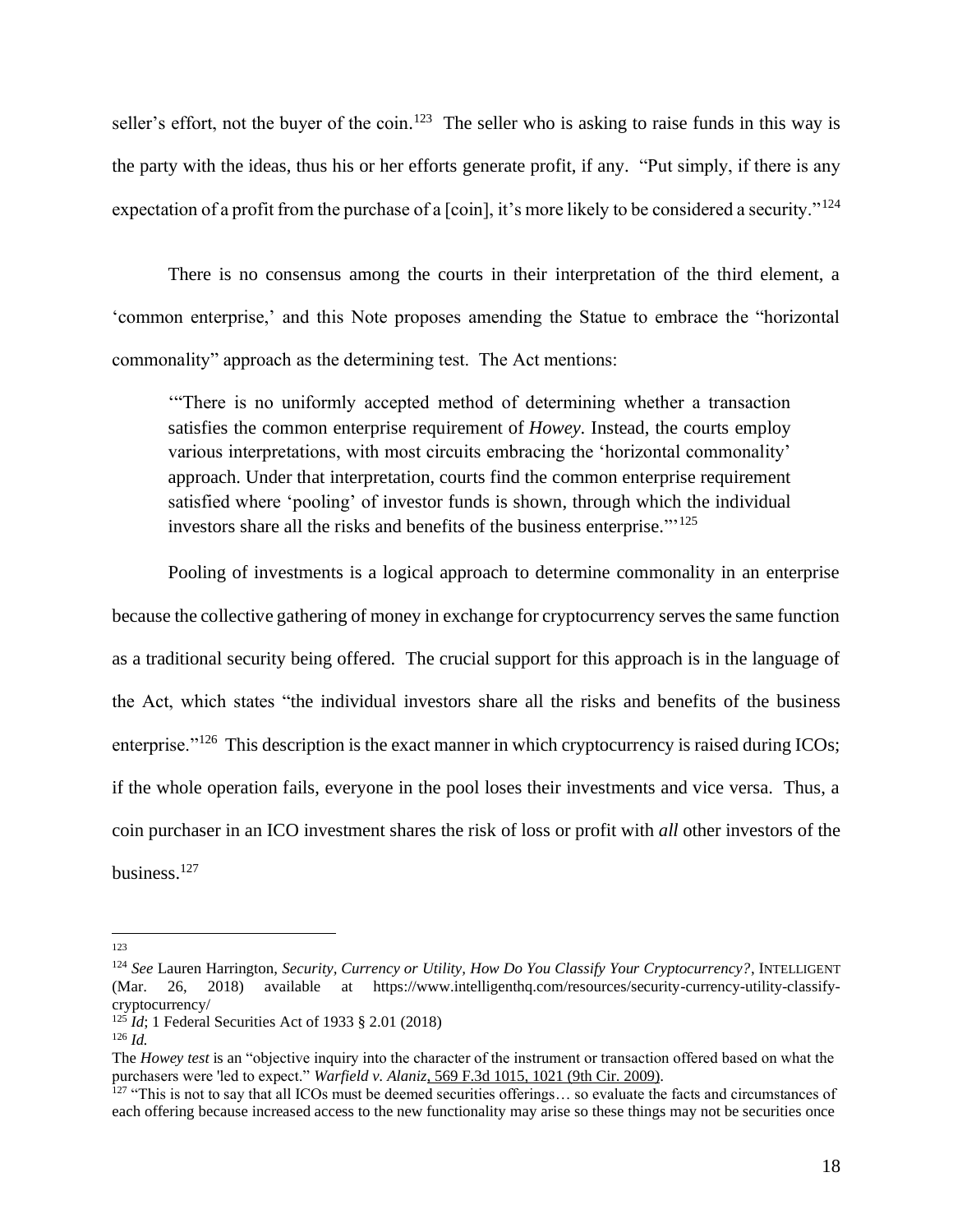#### *B. From a policy perspective, classifying ICOs as 'securities' is appropriate*

According to the *Wall Street Journal*, ICOs raised more money during 2017 alone than many standard options combined.<sup>128</sup> A look at the history<sup>129</sup> of cryptocurrency tells a story of constant growth, but it also demonstrates a sensitive area in need of protection. Therefore, the SEC's measures in classifying cryptocurrencies offered in ICOs as a 'securities' is warranted due to the magnitude of impact it has on the investing public and private companies. Also, classifying coins offered in ICOs will determine "which U.S. federal agency has jurisdiction over bitcoinrelated activities in regulatory criminal matters."<sup>130</sup>

An SEC's Commissioner's role is to protect investors and preserve the market's integrity.<sup>131</sup> Regulation by the SEC can internally begin by employing the necessary support: staff to guide formation of rule of law and understanding of cryptocurrency; and think-tanks or as they are often referred to as 'Sandboxes'<sup>132</sup> to generate sensible results and feedback.<sup>133</sup> Think tanks will allow the SEC to formulate better understanding of cryptocurrency and allow for one governing body of law.

The textual construction of the definition of a security accounts for functions of cryptocurrency to fall under the Securities Act. While it is unlikely that the drafters of the Act anticipated that anything like virtual currency would ever exist, let alone influence our daily lives,

the environment is completed"<sup>127</sup> Recent case law suggest that classification of an ICO is a fact-intensive analysis that yields differing outcomes based on the circumstances of each case.<sup>127</sup>

<sup>128</sup> Footnote needed.

 $129$  Supra…

<sup>&</sup>lt;sup>130</sup> See Kaplanov, at 26 (noting that the Securities and Exchange Commission will have jurisdiction over bitcoin if it is classified as a security).

<sup>131</sup> *Id.*

<sup>132</sup> *Id.* 

<sup>&</sup>lt;sup>133</sup> "we must be careful not to let our lack of familiarity with new technology breed anxiety and therefore bad regulation. There is a risk, when something truly innovative comes along, that regulators will focus only on the harms the innovation may bring and miss entirely the opportunity it presents to improve people's lives. New technology does often bring with it risks; it can take time and experience for developers to build in the proper safeguards."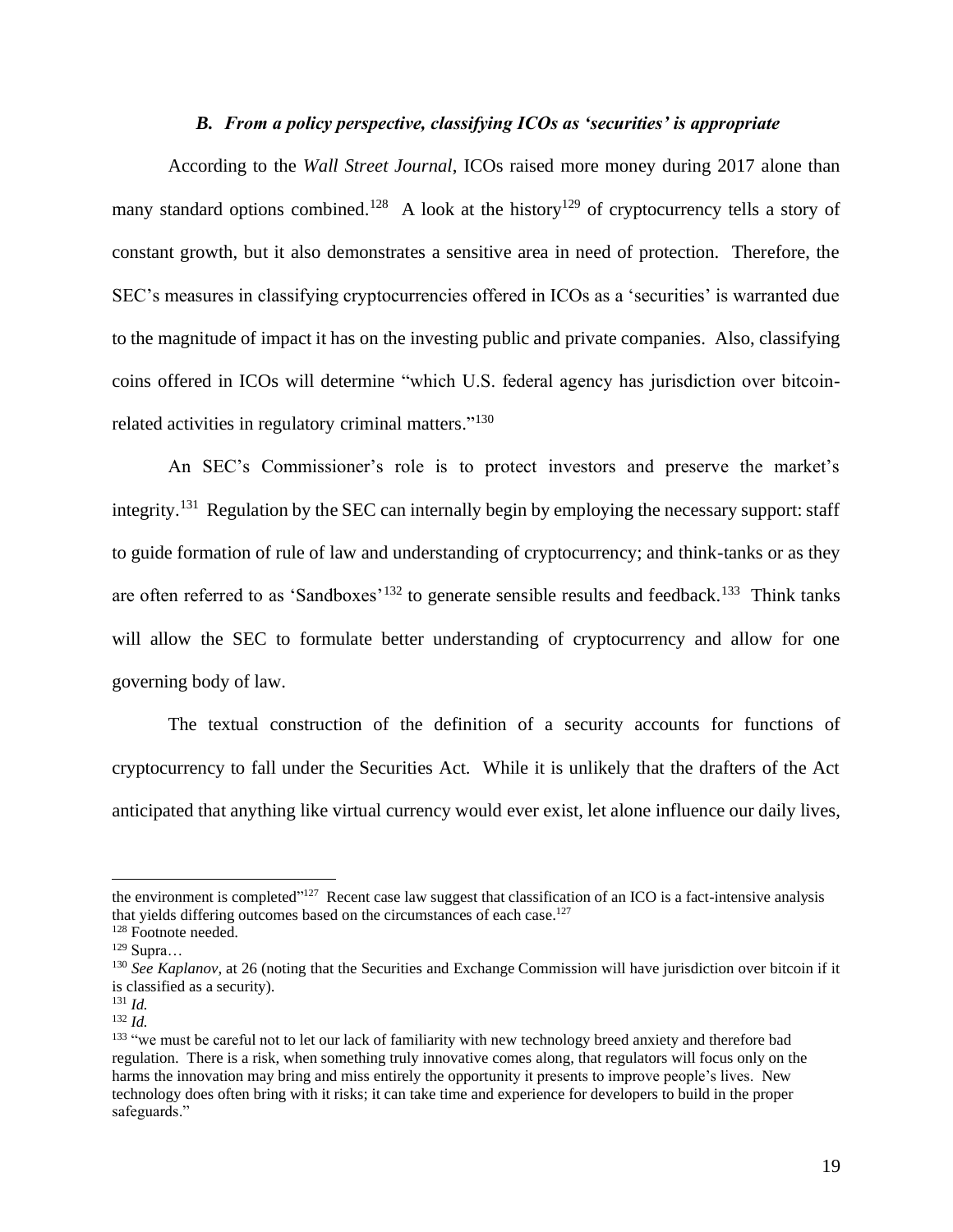the drafters did intend for legislation in the financial field to evolve with time.<sup>134</sup> Section  $2(a)(1)$ of the Securities Act describes "specific and non-specific" instruments in which all create "a need for special protection in the circumstances of an 'offer' or 'sale."<sup>135</sup> "Non-specific categories, such as 'investment contracts,' are included in order to extend the reach of the Securities Act to circumstances evidencing the characteristics of a security and the consequent need for protection, regardless of form . . . . A security is a bundle of characteristics that evidence *investment risk.*" 136

The central goal of the Securities Act is "'to eliminate serious abuses in a largely unregulated securities market."<sup>137</sup> Congress in enacting the Act "painted with a broad brush" recognizing the "limitless scope of human ingenuity" specially around the profit-making schemes.<sup>138</sup> Congress's purpose in enacting the Act was to protect investors by regulating investments, regardless of their form or name.<sup>139</sup> Thus, the Act applies to many forms or methods of doing business as long as the same function is present.<sup>140</sup> A 'thing' can have many forms but "still represent the same function, and therefore be subject to the same regulation."<sup>141</sup> Cryptocurrency creates a new form of conducting the business of holding and trading assets, yet the guideline of who governs it is not alerted, for the essential functions and risks associated with cryptocurrency "is the creative heart of the financial world."<sup>142</sup>

<sup>134</sup> 1 Federal Securities Act of 1933 § 2.01 (2018)

<sup>135</sup> *Id.*

<sup>136</sup> *Id.*

<sup>137</sup> *Id.*; "Courts should look not to the form but to the 'economic realities of the transaction.'" *See SEC v. Blockvest, LLC*, No. 18CV2287-GPB(BLM), 2019 U.S. Dist. LEXIS 24446 (S.D. Cal. Feb. 14, 2019) (quoting *United Hous. Fdn. v. Forman*, 421 U.S. 837, 838 (1975)).

<sup>138</sup> *See* 1 Federal Securities Act of 1933 § 2.01 (2018).

<sup>139</sup> *See Reves v. Ernst & Young*, 494 U.S. 56, 61 (1990).

<sup>140</sup> *Id.*

<sup>141</sup> *See Beaches and Bitcoin: Remarks before the Medici Conference,* SECURITIES AND EXCHANGE COMMISSION PRESS RELEASE, (May 21, 2018) available at *https://www.sec.gov/news/speech/speech-peirce-050218*.

<sup>&</sup>lt;sup>142</sup> *Id.* (Where the purpose of a transaction, or the use of proceeds of a loan evidenced by a note, is to raise money for a business enterprise, and the lender ("purchaser") of the note is interested primarily in a return expected to be generated from the enterprise, the purpose or motivation for the transaction is decidedly investment-oriented.' *See, e.g.*, *SEC v. Tee to Green Golf Parks, Inc.,* 2011 U.S. Dist. LEXIS 4388 (W.D.N.Y. Jan. 18, 2011) (Money was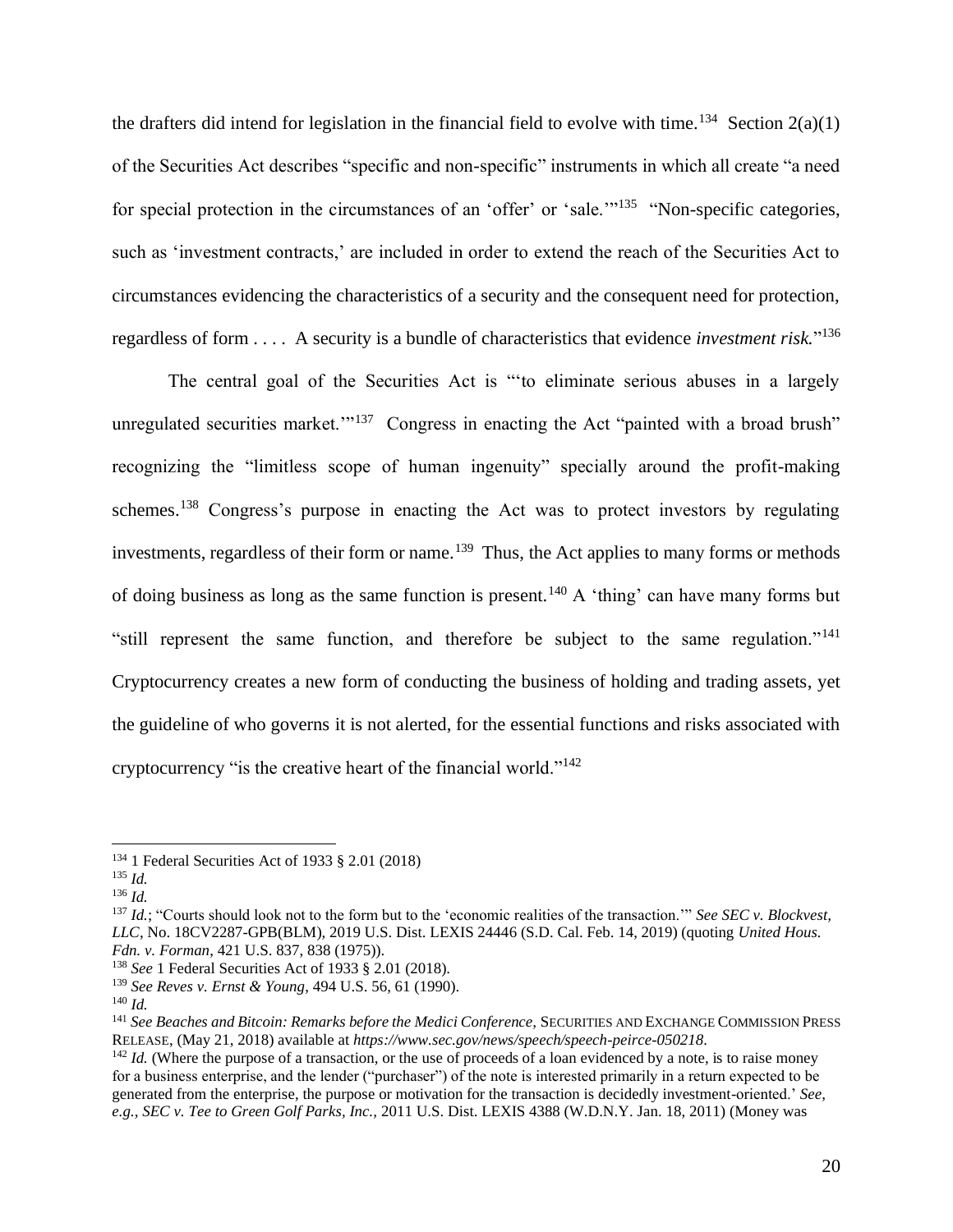#### **PART IV: An Alternative Approach to Regulating ICOs**

At the outset of ICOs' release in 2017, the new method of crowd funding witnessed wild success in the financial market and generated high demand over time. The new method of fundraising also increased the level of scrutiny applied by regulators, like the SEC, in response to the fraud and deception associated with the technology.<sup>143</sup> Nonetheless, material problems remain overlooked: the lack of consumer knowledge when investing into ICOs sold to the public for investment, making some ICOs wild successes the product of nothing more than blind demand; and, start-up businesses interested in raising funds through ICOs are without a guideline on what procedures to follow in order to avoid violating security laws. This Note proposes an alternative approach to dealing with ICOs, which begins with law-makers examining and enhancing the *Howey test*, essentially, building upon the seminal test to account for the loopholes created by ICOs.

Adding to *Howey*'s basic framework is two-folds. First, the SEC should publish informational guidelines for investors with various conducted studies as the source of its content, and the SEC should require certain criteria to be met before an ICO can be offered to the general public for crowdfunding. Second, Congress needs to pass new legislation accounting for ICOs in securities laws and formalizing the SEC's authority in regulating. Both points are explained below. The aim of this approach is to provide lawmakers and scholars in the field with insights to the impact of niche regulation on our financial sphere while offering legal clarity to the regulation of such technology.

#### *A. The SEC's Need to Enhance Current Regulatory Measures*

sought for general business use, and purchasers undoubtedly viewed their purchase of the notes as investments, enticed by the prospect of a 10% return.)." <sup>143</sup> *Id.*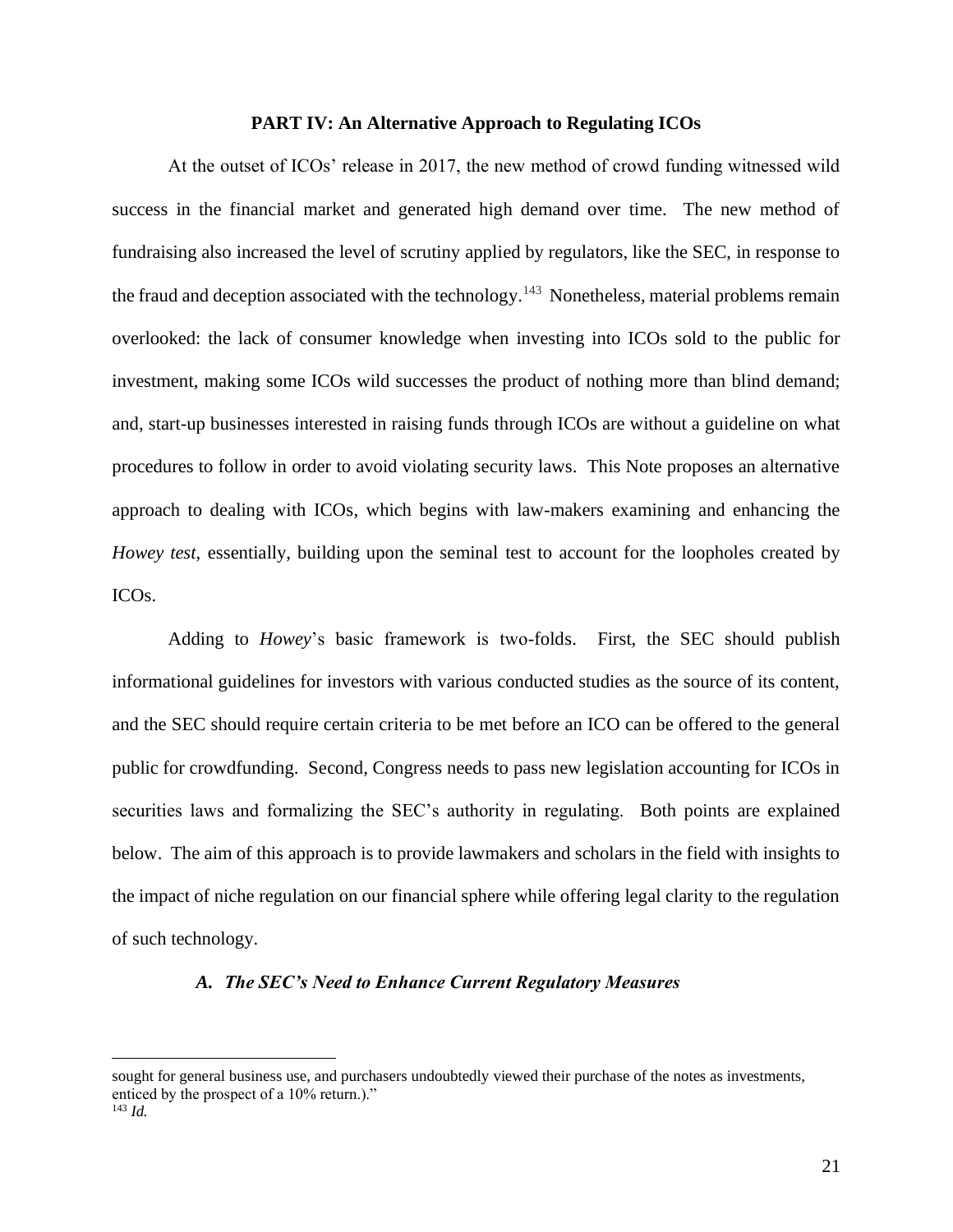Federal securities law says relatively little about cryptocurrencies, particularly ICOs.<sup>144</sup> "So far, there have been very few benchmarks for moving regulation forward: the *Howey test*, a metric to measure whether or not an asset is a security as defined by the Securities Act of 1933; the DAO Report, a report released by the SEC on the DAO hack in 2016; prior enforcement actions; and, most recently, the SEC's Statement on Digital Asset Securities Issuance and Trading"<sup>145</sup> Enhancement of the current benchmarks begin with increasing efforts from the SEC internally. Thus, an initial step toward reform involves simply increasing the amount of legal guidance available to investors and offerors regarding the regulatory treatment of ICOs.

### *i. Informational guidelines for investors*

The SEC needs to first enhance the investor's experience by publishing informational guidelines for investors with sufficient detail and particularity. Currently, the SEC has provided the public with speeches, guidelines, and warnings via its site about investing in ICOs. However, none of the information published is enough to communicate the *level* of risk associated with ICOs because it does not educate<sup>146</sup> the investor on ICO's legal implications; it simply warns of their risks. Meaning, an investor relies on agencies as the SEC to ensure ideas in the market place are safe enough for the consumer to invest in, after all that is a main task taken up by the SEC. An average investor understands that there is a certain level of inherit risk to every investment made and the level of heightened risk needs to properly explained by the SEC. By the SEC's

<sup>144</sup> *See CFTC v. McDonnell, et al.,* No. 18-cv-361, ECF No. 29 (E.D.N.Y. March 6, 2018) (federal government official quoted saying the government is not sure how to deal with regulating such new technology and it "think[s] it is not fully equipped to dealing with cryptocurrency.")

<sup>&</sup>lt;sup>145</sup> "Guidance by Enforcement": How the SEC Is Slowly Shaping ICO Regulation

https://bitcoinmagazine.com/articles/guidance-enforcement-how-sec-slowly-shaping-ico-regulation/

<sup>&</sup>lt;sup>146</sup> ADD HERE where the void is (find where it is NOT enough to educate investors)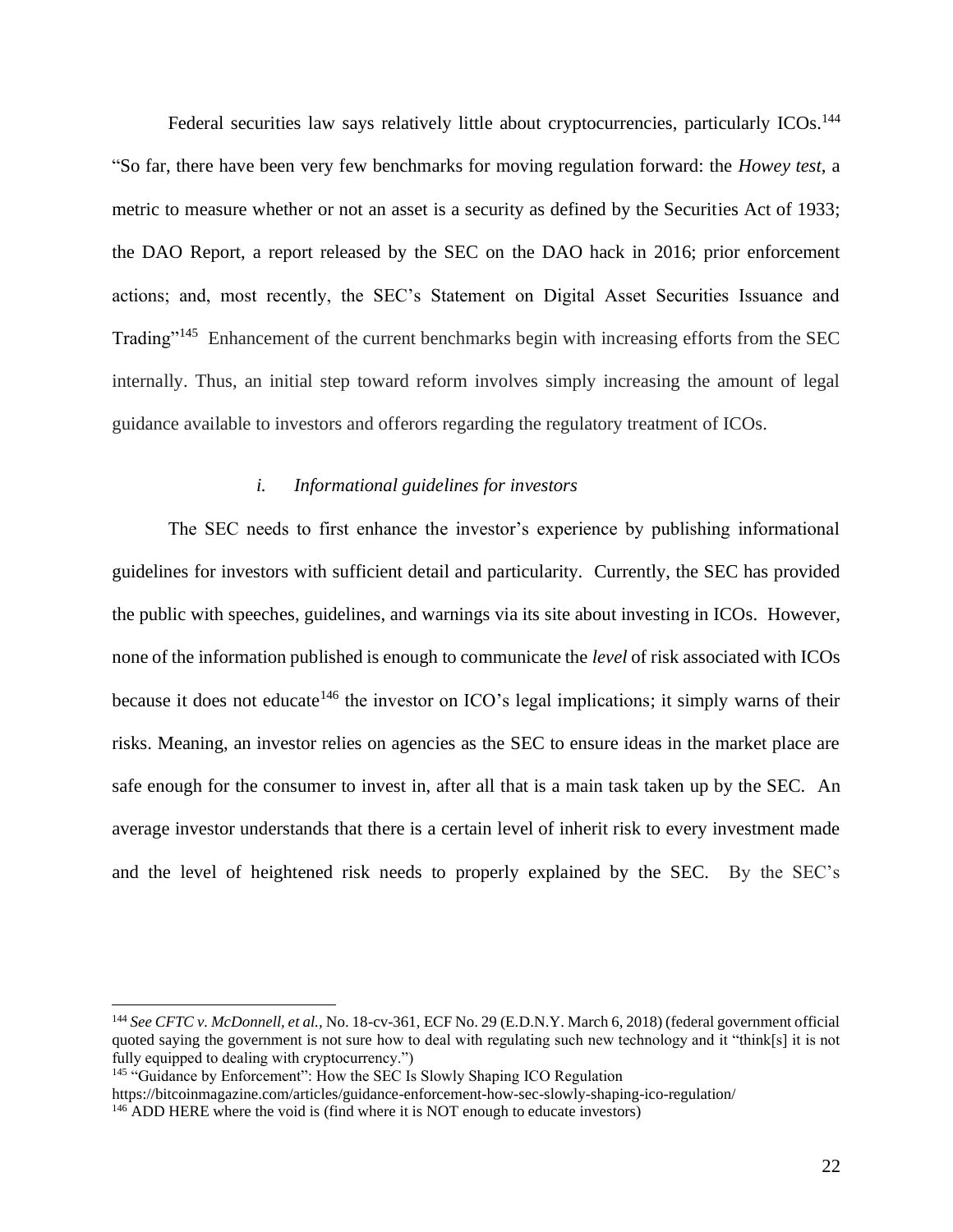enhancement of its efforts to regulate and speak on ICOs, it will provide grounds for congressional support to adopting legislation.

The SEC has already taken important steps in this direction. SEC Commissioner Hester Peirce welcomed cryptocurrency technology eagerly during the Medici Conference in May 2018.<sup>147</sup> Peirce commented on the difficulties innovation poses on regulators, he said, "[w]e are used to the way things have been done…. Figuring out whether and how [our rules] apply to new ideas is difficult."<sup>148</sup> Peirce further urged innovators and business owners interested in the cryptocurrency market to "help [the Commission] learn more about the technology so that we are able to think about the regulatory obstacles that may stand in the way of crypto-technology's ability to improve our lives."<sup>149</sup>

# *ii. Creation of an S-1 form for ICOs by the SEC*

When a company wants to register its security with the SEC before offering it for sale, the process is well understood because the SEC has specific guidelines and clear rules to be followed in order not to be in violation of security laws.<sup>150</sup> A start-up wanting to raise funds via ICOs however is without any procedural guidelines from the SEC and is unaware of its violation of security laws until the SEC pursues action against the company. This problem would be eliminated with the creation of an S-I form unique to ICO registration.<sup>151</sup> The additional measure can further be enhanced if the procedural guidelines are made specifically for startups.

*iii. Providing required terms within contracts for sale of ICOs* 

<sup>147</sup> *See Beaches and Bitcoin: Remarks before the Medici Conference,* SECURITIES AND EXCHANGE COMMISSION PRESS RELEASE, (May 21, 2018) available at *https://www.sec.gov/news/speech/speech-peirce-050218*. <sup>148</sup> *Id.*

<sup>149</sup> *Id.*

<sup>150</sup> https://www.investopedia.com/terms/s/sec-form-s-1.asp

<sup>&</sup>lt;sup>151</sup> More to come later.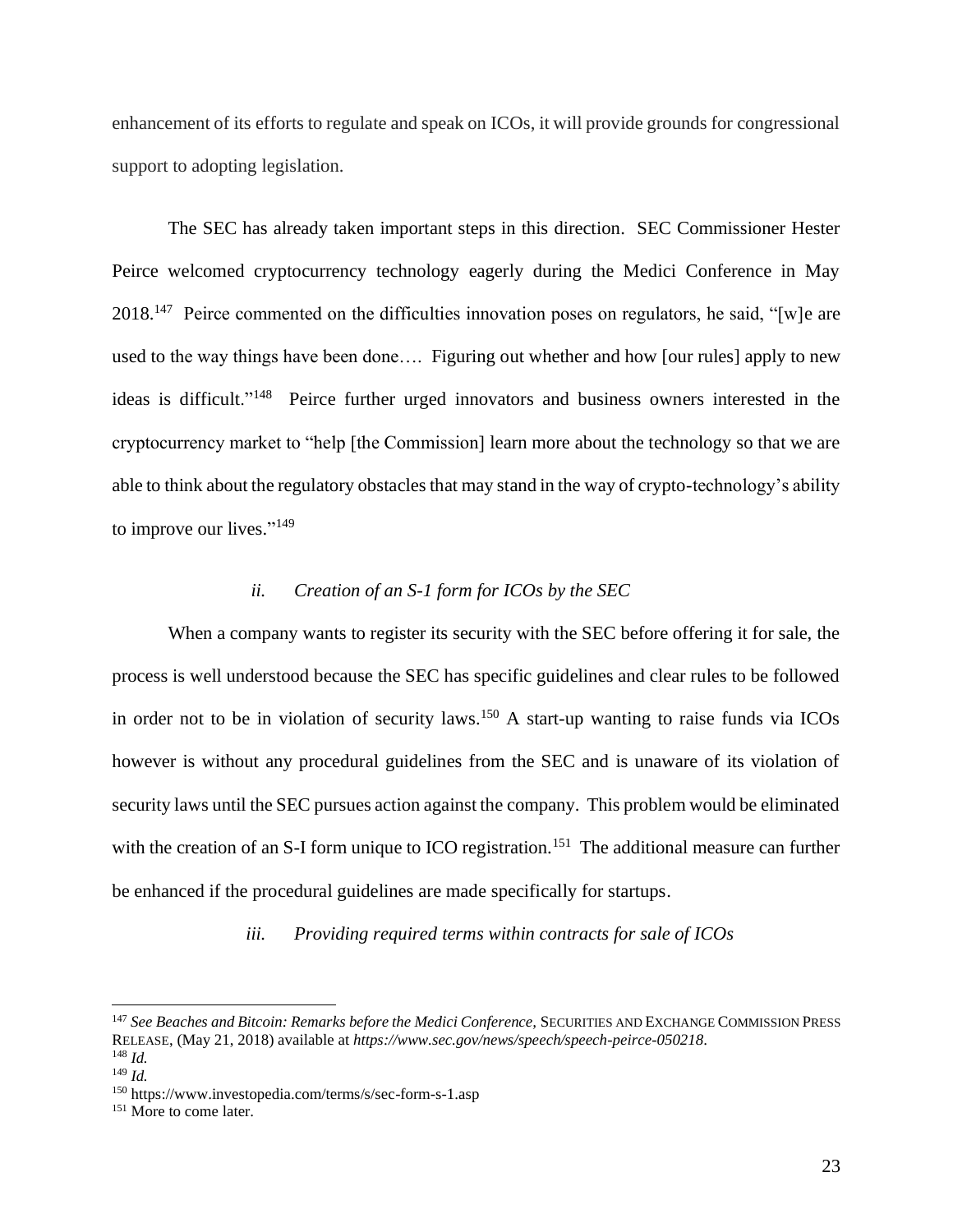The SEC must require certain terms to be included in each contract of sale of an ICO. The required terms aim to foster transparency between all parties involved: an investor, the seller of the ICO, and the SEC. Since most ICO sale contracts are now offered online,<sup>152</sup> an online form of the contract should be required to include links directing an investor to the SEC site. The SEC website should explain which would contain useful information. The investor holds certain expectations regarding monitoring duties of the SEC, thus when investing, the general public is not unreasonable in expecting the SEC to only approve legitimate business dealings regardless of the form. An investor with more information is more likely to grasp a fuller picture of the true risks associated with the currency and recognize that many agencies, not just the SEC, are struggling to grapple the SEC's in a way. The site also serves as a disclaimer from the SEC regarding the unknowns of cryptocurrency.

## *B. Congress' Need to Pass Legislation Accounting for ICOs in Securities Laws*

Cryptocurrencies are touching major financial systems and institutions in modes requiring consumer protection. The desired appeal of ICOs and the blockchain technology in general has increased calls for legal clarity regarding the limits and obligations that apply to issuers of and investors in cryptocurrencies. At a congressional "crypto roundtable" in September of 2018, over 45 representatives of cryptocurrency companies and investors "told lawmakers that there is a pronounced lack of regulatory clarity for" ICOs, and that "current regulations were not only vague, but outdated."<sup>153</sup> "The crypto industry won't have a firm standard for what conduct is allowed and what's illegal until Congress passes new legislation or the SEC's theories are tested in court."<sup>154</sup>

<sup>152</sup>

<sup>153</sup> https://cointelegraph.com/news/us-new-legislation-proposes-to-exclude-crypto-from-securities-laws <sup>154</sup> "Guidance by Enforcement": How the SEC Is Slowly Shaping ICO Regulation

https://bitcoinmagazine.com/articles/guidance-enforcement-how-sec-slowly-shaping-ico-regulation/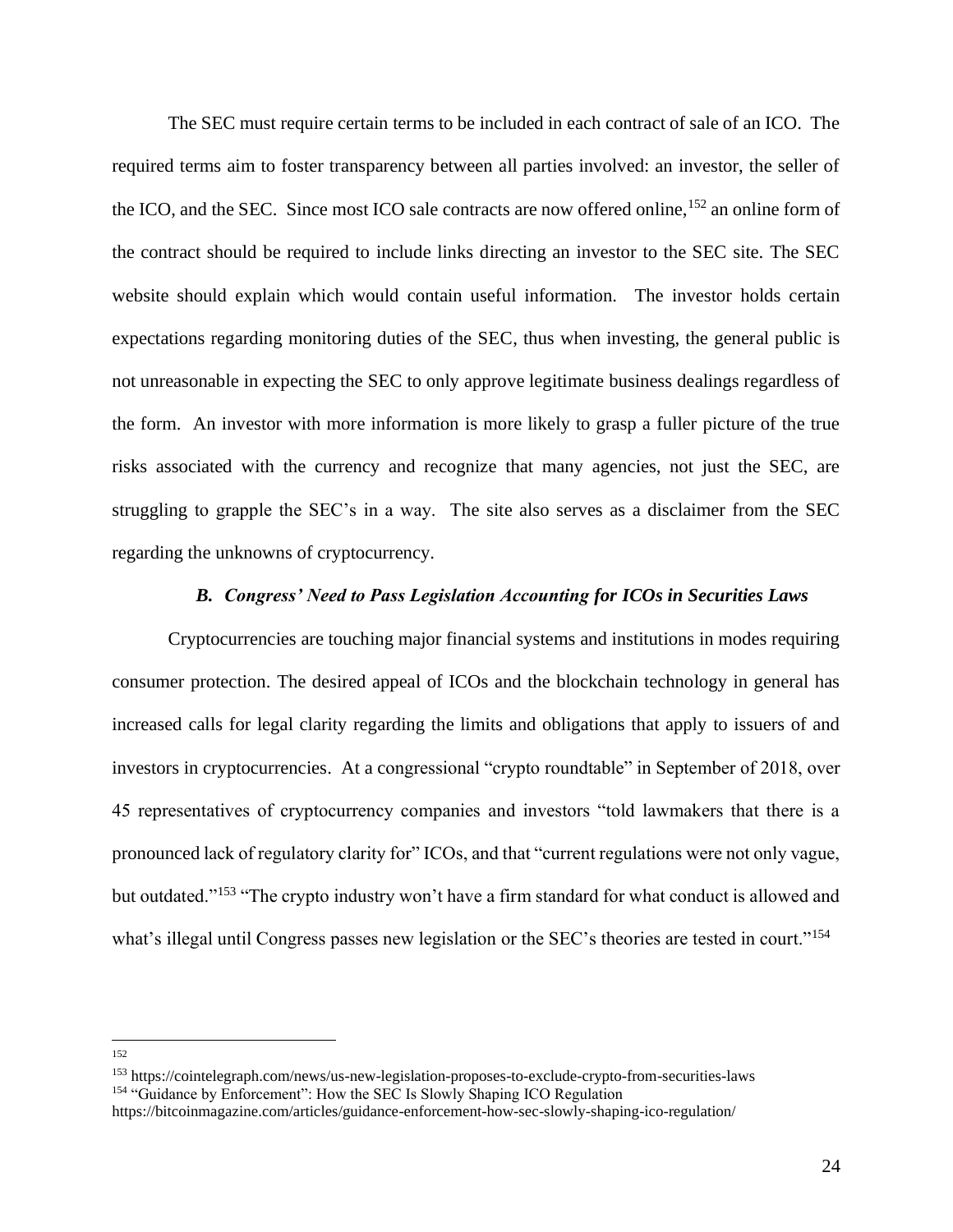The SEC's theories *have* been tested in court without ample success resulting. As discussed in Part II of this Note, the SEC holds the apparent authority to regulate ICOs as securities offerings under the *Howey test*. While the *Howey test* serves as an excellent starting point to regulating ICOs as securities, the test is only the floor and not the ceiling in proper regulation of ICOs. In late 2018, the SEC's request for an injunction against BlockVest, a company offering unregistered security offerings, was denied by a California judge.<sup>155</sup> The judge held that the tokens offered by BlockVest did not constitute an investment contract under the *Howey test* because of the company's argument that there was no expectation for returns.<sup>156</sup> BlockVest and other startups like it have been able to evade the SEC's bite by self-labeling their products as utility tokens rather than securities.<sup>157</sup> If a company can prove that its token is "built to serve a function" rather than operate an "investment vehicle," then it could sell without having to register with the SEC.<sup>158</sup> The BlockVest case demonstrates one failure of the *Howey test*: not accounting for ICOs offered to raise funds simply by evading the "investment contract" definition within the test.

Riding this cryptocurrency roller-coaster has not been without ups and downs; as seen with BlockVest, there are loopholes that clever financiers remain able to exploit. But, essentially there are three phases best describing the evolution of cryptocurrencies, particularly, ICOs. Phase one of dealing with cryptocurrencies is done, consumers and lawmakers now have at least a basic understanding of the many uses of the blockchain technology and the need for its regulation. Phase two is to translate an understanding of ICOs (which are cryptocurrencies) into authoritative action. Phase two is partly complete, as the SEC has asserted its jurisdiction over cryptocurrencies and initiated enforcement actions against egregious abuses. Now, phase three is to unite all of the

<sup>155</sup> *Id.*

<sup>156</sup> *Id.*

<sup>157</sup> *Id.*

<sup>&</sup>lt;sup>158</sup> *Id.* What function does BlockVest purport to serve?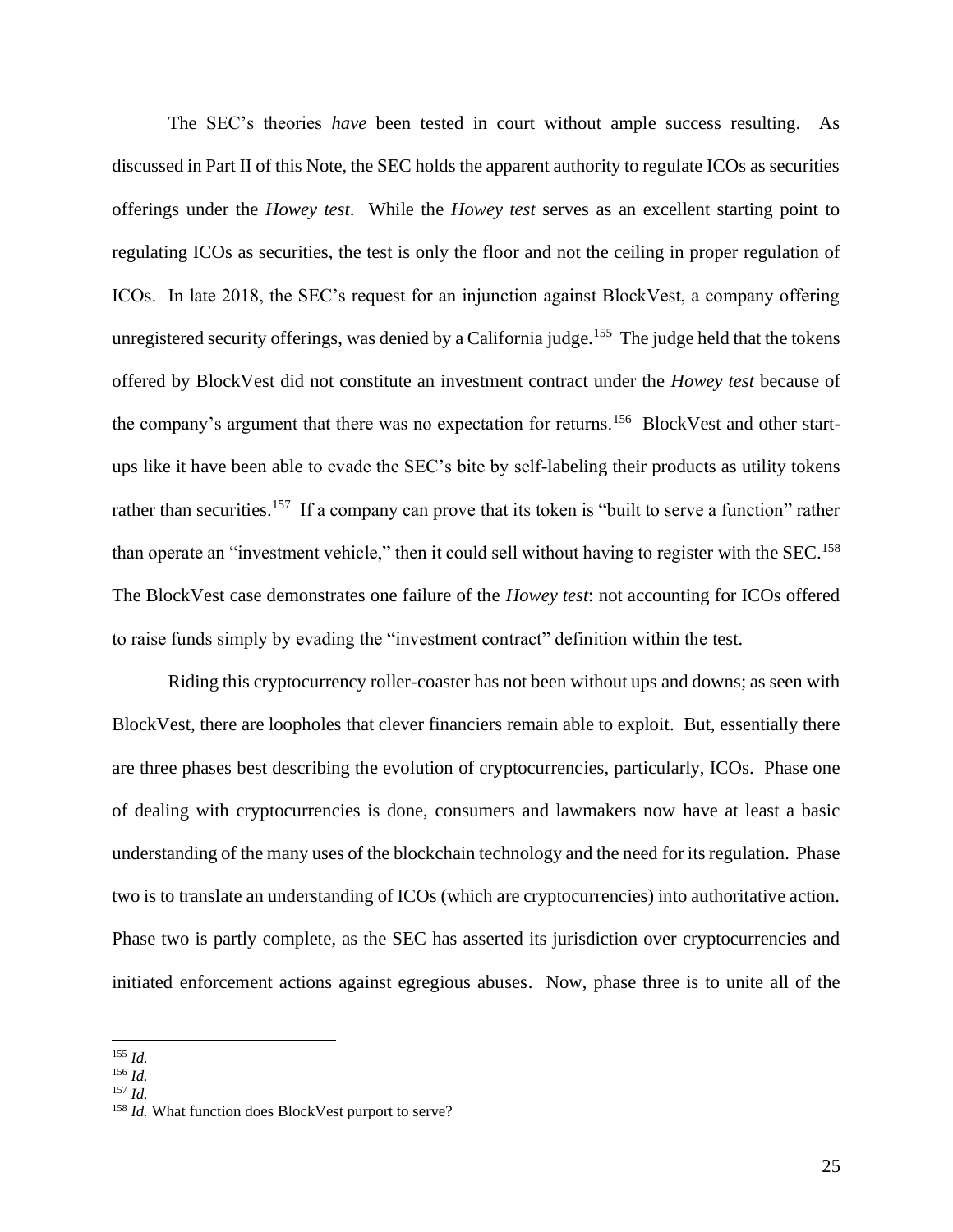understandings and research into legislation, thus this phase must be addressed by Congress to actualize the SEC's authority as sole regulator of ICOs.

## *i. The proposed Token Taxonomy Act should fail.*

In December of 2018, Congressmen Warren Davidson and Darren Soto introduced the Token Taxonomy Act bill.<sup>159</sup> The act proposes several amendments to federal securities and tax laws. One proposed change is to amend Section 2(a)(1) of the Securities Act to explicitly exclude "digital tokens" from the definition of a "security." While this current proposal remains a mere bill, members of Congress should not vote to enact it due to its failure to account for basic feature of ICOs. The proposed act offends the inherent nature of ICOs because it does not recognize it as investment tools to be regulated under the Securities Act of 1933 and 1934. Further, the proposed act does not address initial reasons for inventing the distributed ledger technology within cryptocurrency—namely, mounting market failures and a distrust for the centralized financial systems. Thus when linking our current understanding of why ICO even came about to the need to regulate, the act is offending the safeguards created if such legislation is passed. By failing to address the core reason why people are repelling the use of ICOs and the distributed ledger technology, the proposed act only creates room for more loopholes by taking digital tokens out of the definition of a security. What is missing from this legislation is accounting for the parallels between the 1929 Depression which led to the creation of the Securities Acts and the 2008 crash. The proposed legislation is not adding to our understanding of ICOs, it is simply providing a way out for digital token users from regulation and tax, two major areas of concern.

<sup>159</sup> Token Taxonomy Act, H.R. 7356, 115th Cong. (2018).

[https://davidson.house.gov/media-center/press-releases/congressmen-warren-davidson-darren-soto-introduce-ico](https://davidson.house.gov/media-center/press-releases/congressmen-warren-davidson-darren-soto-introduce-ico-fix-businesses)[fix-businesses](https://davidson.house.gov/media-center/press-releases/congressmen-warren-davidson-darren-soto-introduce-ico-fix-businesses)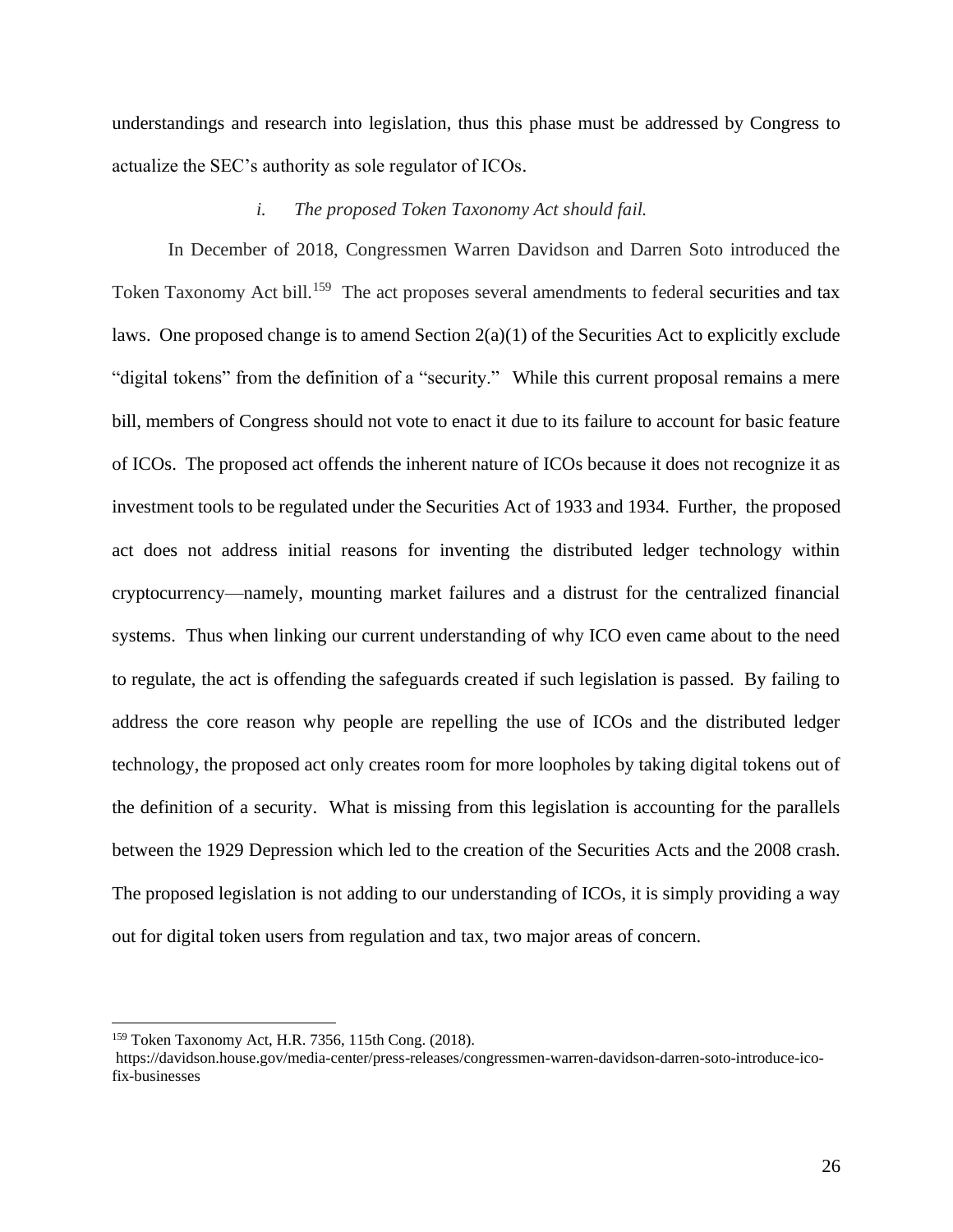Another amendment proposed by the bill deals with tax treatments of cryptocurrency transaction. The proposed bill suggests that such transactions should be excluded from an individual's gross income, thereby offering a tax deduction. Again this argument misrepresents some essential characteristics of cryptocurrency. If cryptocurrency is to be treated as a currency, there is no imaginable way in which the use of it in transactions does not affect one's value does not implicate tax assessments accounting for capital gains and losses. Tax effects attach regardless when a company offers currency as a crowdfunding tool thus the bill should fail. The legislation is not adding to our understanding of ICOs, it is simply providing a way out for digital token users from regulation and tax, two major areas of concern. The motivations behind the legislation are questionable for those reasons.

# *ii. A practical consideration for dealing with ICOs as an investment tool via a proposed legislation*

A look at the record behind the 1933 and 1934 Act reveals the fear of a centralized system—and for good reason—coupled with a repeat market crash in 2008 post high frequency trading ("HFT") explains the market's reaction with the invention of a decentralized system with the cryptocurrency technology. However, new proposed legislation will not offend this underlying rationale because it will simply monitor one form of the many uses of the blockchain technology in order to protect investors. Meaning, this approach dismantles the negative aspects of the ICOs uses while maintaining the decentralized attractiveness of the technology in other uses. The need for regulation of ICOs outweighs the fears associated with regulation because it actually takes steps toward preventing a third major market crash. "When new or as-of-yet undeveloped tokens with an uncertain future value are offered by developers in exchange for money, users are at the greatest risk of loss, and unscrupulous developers have the best chance of finding short-term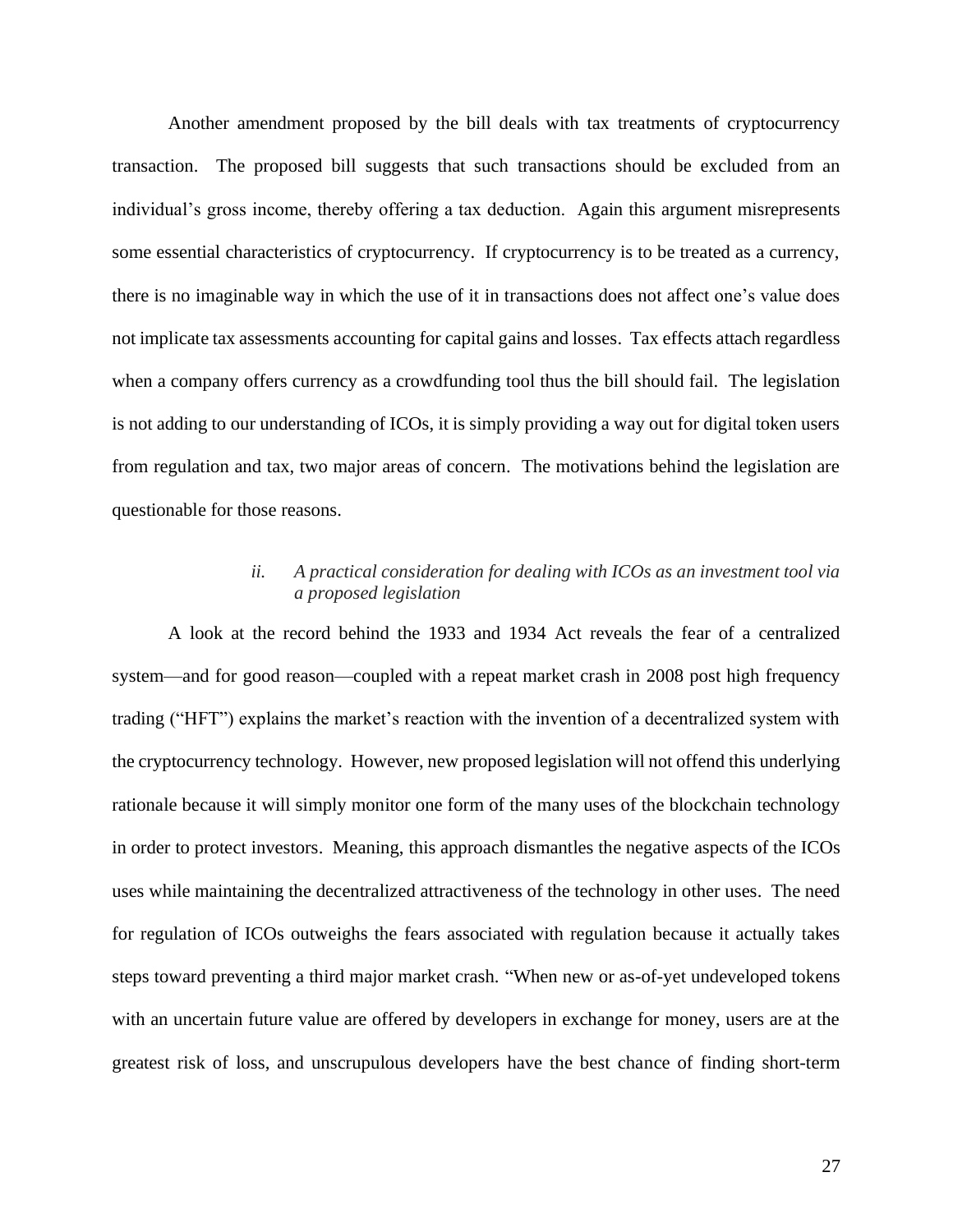gains."<sup>160</sup> Currently in regulating cryptocurrencies offered in ICOs, the SEC operates under unsaid expectations that any business with unregistered securities will be in violation of the 1933 Act and that companies offering these coins will voluntarily work with the SEC to ensure compliance. However, while courts under *Howey* disregard form and emphasize the economic realities of a transactions with the expectation of future returns by the investor, enhancing upon the *Howey test* in forthcoming legislation enables the SEC to enforce with a legal authority backing their actions.<sup>161</sup> As of now, the SEC has to litigate and defend its title in court in order to enforce its regulation upon companies offering cryptocurrency in ICOs. New legislation that amends the security laws to include cryptographic coins used in ICOs as a security will eliminate the confusion and save time and resources.<sup>162</sup>

Congress may push back on the idea of amending security laws to include ICOs due to the various non-security use of ICOs. A Congressional Research Services' Report, done by Legislative Attorney Jay Sykes, prepared for members and Committees of Congress acknowledged the diverse uses of ICOs and the impossibility of drawing broad conclusions about their status under the securities laws.<sup>163</sup> A simple response to Congress' concern is that only ICOs passing

<sup>160</sup> *See* Peter Van Valkenburgh, *Framework for Securities Regulation of Cryptocurrencies v2.0*, COIN CENTER REPORT, Aug. 2018, available at https://coincenter.org/entry/securities-framework/

<sup>161</sup> *See* Peter Van Valkenburgh, *Framework for Securities Regulation of Cryptocurrencies v2.0*, COIN CENTER REPORT, Aug. 2018, available at https://coincenter.org/entry/securities-framework/

<sup>162</sup> "Guidance by Enforcement": How the SEC Is Slowly Shaping ICO Regulation

https://bitcoinmagazine.com/articles/guidance-enforcement-how-sec-slowly-shaping-ico-regulation/

<sup>&</sup>quot;The foundation of the securities laws dates back to the 1930s, long before anyone could have imagined the concept of a digital asset issued via the internet through the use of blockchain technology. This old legal framework simply wasn't designed for the digital age, and as a result, it doesn't provide the regulatory clarity that the crypto industry needs to move forward . . . . Much like the outdated Securities Act, Chervinsky finds that these various references for guidance are not robust enough to substantiate actual regulation and satisfy the industry's need for clarity."

*Id.* 

<sup>163</sup> *See* Jay B. Sykes, *Securities Regulation and Initial Coin Offerings: A Legal Primer*, CRS Report (Aug. 31, 2018).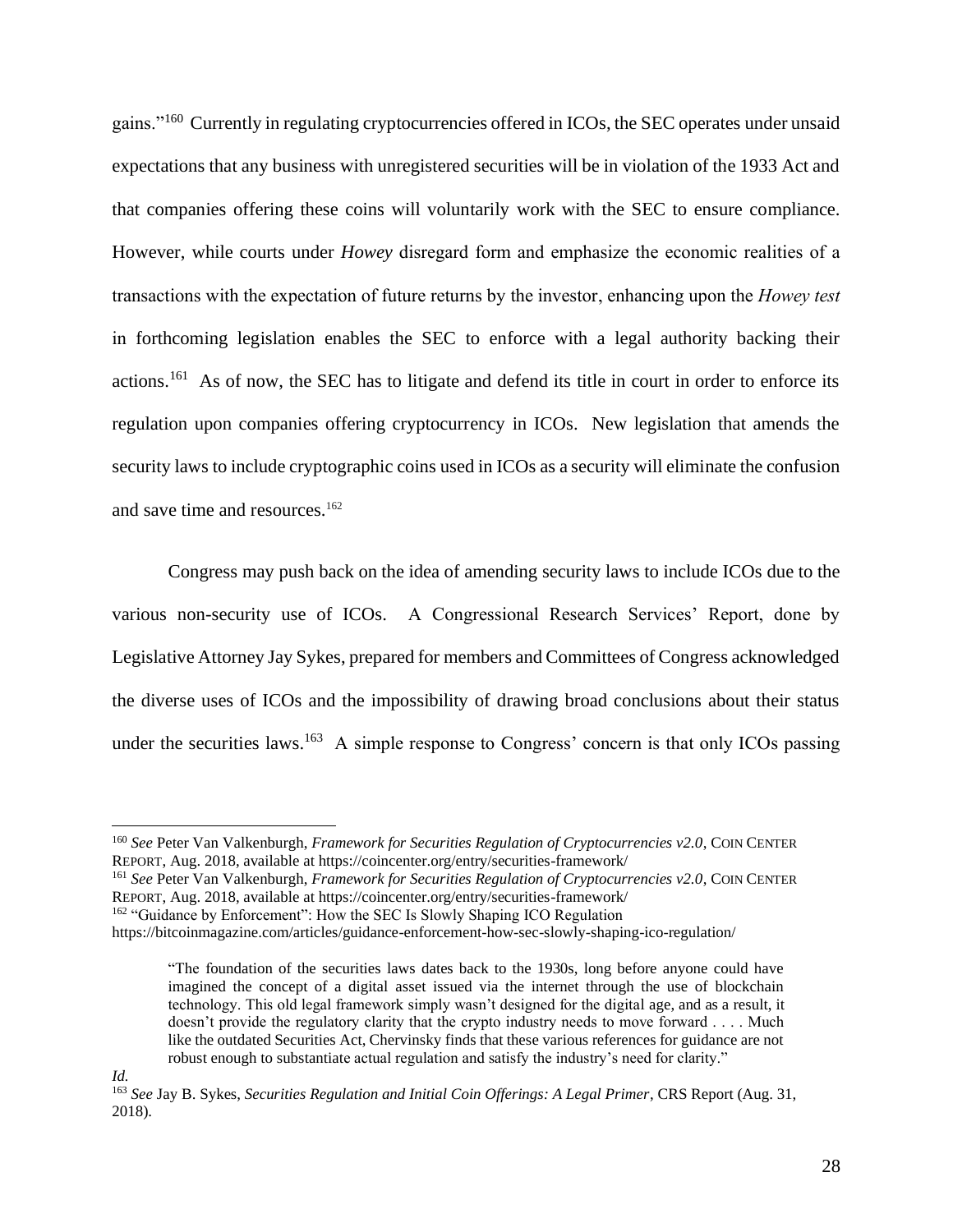the *Howey test* would be incorporate under security laws; the aim of legislation is not to classify every ICO as a security and blindly couch it under security laws, but to give the SEC the necessary backbone to properly regulating ICOs without having to run to the courts for support each time a violator attempt to bypass registering its ICO which it plans to use as an investment contract.

Assuming security laws apply, a new law enhancing the *Howey test* enables enforcement mechanisms that are reliable and constant for both sides of the cryptocurrency industry: investors and regulators. Legislation is necessary because it will give the SEC actual authority to regulate the industry of instead of relying on its current apparent authority which only leads to constant litigation surrounding a complex area of the law. Further, enactment of legislation will boost consumers' confidence and provide needed stability to the market and practitioners. Lastly, understanding the grassroots of how ICOs work will enable investors to make educated investing decisions… Such regulation enables diversifying investors' portfolios while offering appropriate means of assessing risk.<sup>164</sup> The existence of preventive measures for business owners to obey and proper knowledge for U.S. consumers to make educated investing decisions will facilitate proper growth in this technological area. Further, such regulation will eliminate confusion<sup>165</sup> and classification discrepancies,<sup>166</sup> while providing a unified system of monitoring this new form of money to serve as base.<sup>167</sup>

## **PART V: CONCLUSION**

<sup>&</sup>lt;sup>164</sup> Blockchain technology is more than just Bitcoin, it provides a more accurate, efficient and secure way of record keeping that can be provided to many industries. https://www.youtube.com/channel/UCToe3dspZyw2L\_JY-JmP3Mw?v=9DCGEPZPxFM

<sup>165</sup>Disagreements regarding which law ought to apply.

<sup>166</sup> *See* I.R.S. Notice 2014-21 (2014), available at http://www.irs.gov/pub/irs-drop/n-14-21.pdf (describing how existing tax principles apply to virtual currency transactions based on whether or not bitcoin is a currency, security, or commodity which determines the amount of taxed by the IRS). <sup>167</sup> *Id.*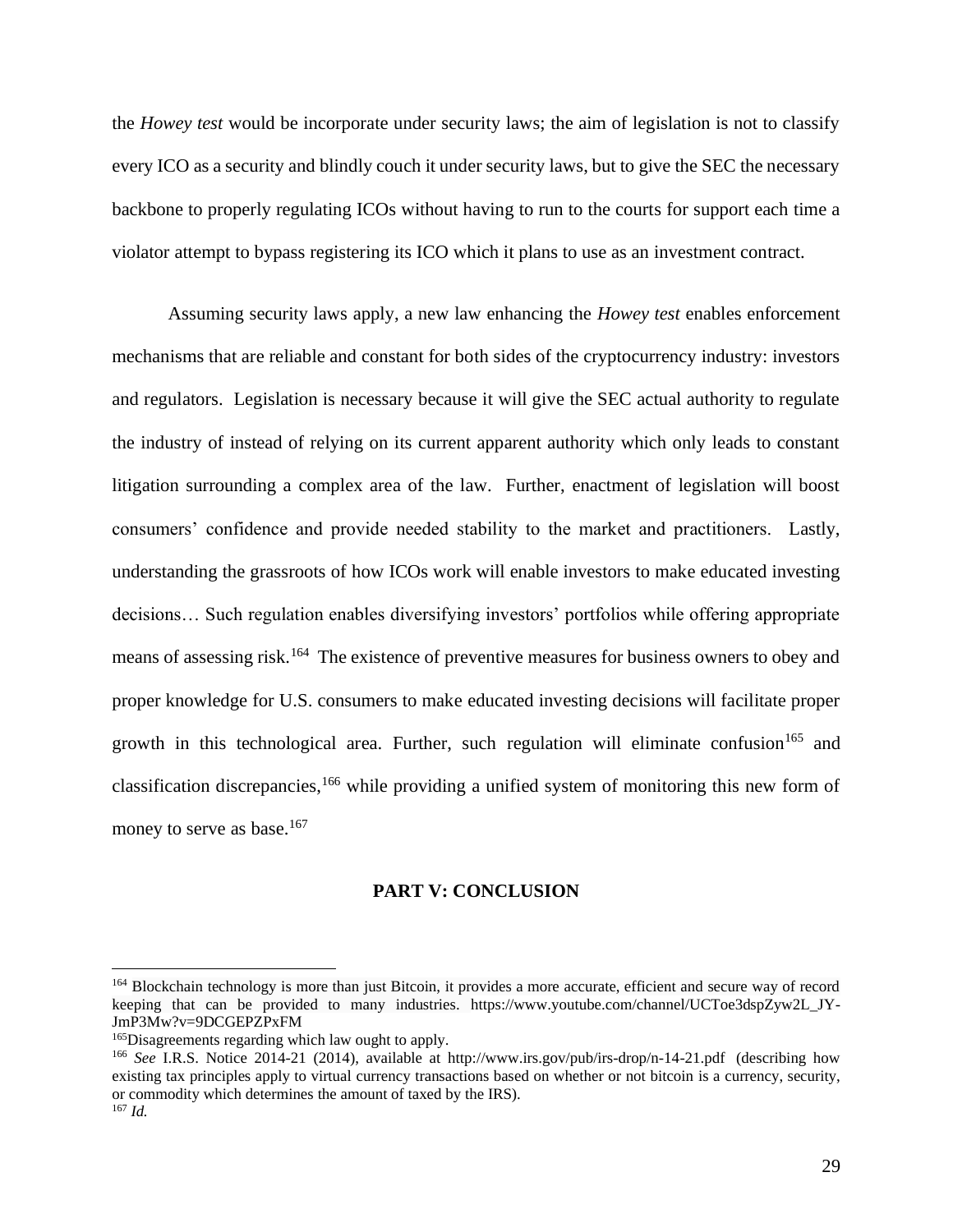Whether accepted, rejected or regulated, it is clear to see from the world's acknowledgment of cryptocurrency that it is no longer viewed as the nerdy money or just online money. Rather, it has earned its place and respect in major financial markets further signifying the vitality of properly assessing and regulating these currencies.<sup>168</sup> Many regulators (i.e. the IRS, CFTC, and most notably the SEC) are attempting to grapple with regulating certain aspects of the currency's use in order to prevent fraud and deception seen. For instance the SEC has decided to classify cryptocurrency coins offered in a crowdfunding mean a 'security.' Yet, while the existing frameworks are functional, they give rise to classification issues in determining whether a cryptocurrency coin is a security, commodity or property leading to ineffective regulation by overall. In order to address the loopholes in regulation and enforcement, this Note supports the rising demand to regulate cryptocurrencies offered in ICOs as securities solely under the SEC's umbrella but calls for a recall in the manner the SEC is regulating ICOs.

The alternative approach proposed argues for enhancement to the famous *Howey test* in regulation rather than relying on existing, inadequate mechanisms for regulating this unorthodox rim of technological innovation. Enhancement comes from educating the investing public on the levels of inherent risk associated with ICOs and a push on Congress to enact laws accounting for ICOs within the Securities Acts of 1933 and 1934. This Note does not purport to give ultimate rule of law, it merely provides a starting point for the SEC to tackle current financial concerns

<sup>168</sup> *See* Stephanie Avakian, *The SEC Enforcement Division's Initiatives Regarding Retail Investor Protection and Cybersecurity*, U.S. SECURITIES AND EXCHANGE COMMISSION (Oct. 26, 2017), *https://perma.cc/5H7U-65AX*. Problems regulation would not solve but would manage: environmental, privacy and criminal.

Cryptocurrency "can be an attractive vehicle for fraudulent conduct. We think that creating a permanent structure for the consideration of these issues within the Cyber Unit will ensure continued focus on protecting both investors and market integrity in this space" US: New Legislation Proposes to Exclude Crypto From Securities Laws. Spotlight on Initial Coin Offerings I https://www.sec.gov/ICO; https://cointelegraph.com/news/us-new-legislation-proposes-toexclude-crypto-from-securities-laws.